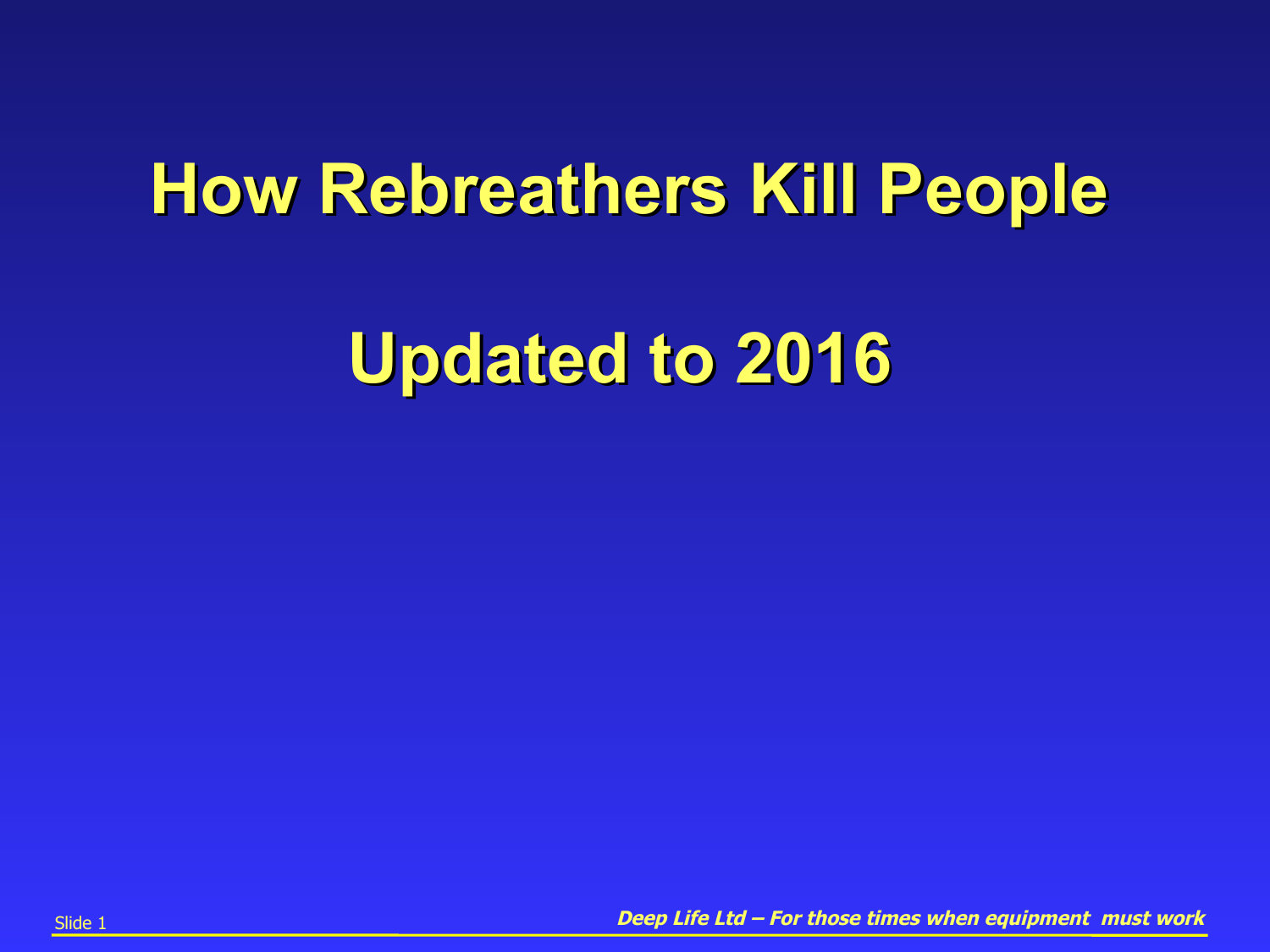# Sources of Safety Data

- ◆ Failure Mode Effect and Criticality Analysis (FMECA)
- **•** Incident Reports:
	- Interview with survivors of incidents reported from dive clubs
	- **► Coroner's Reports**
	- $\triangleright$  Fully Documented Fatalities
	- **► Web sites maintaining partial rebreather fatality lists**
	- $\geq$  Forums advising of accidents, with follow up interviews where possible
	- **► CCR Manufacturers' reports**
	- $\triangleright$  HSE Reports
	- $\triangleright$  IMCA Reports
	- $\triangleright$  BSAC Dive Accident Reports
	- $\triangleright$  DAN Accident Reports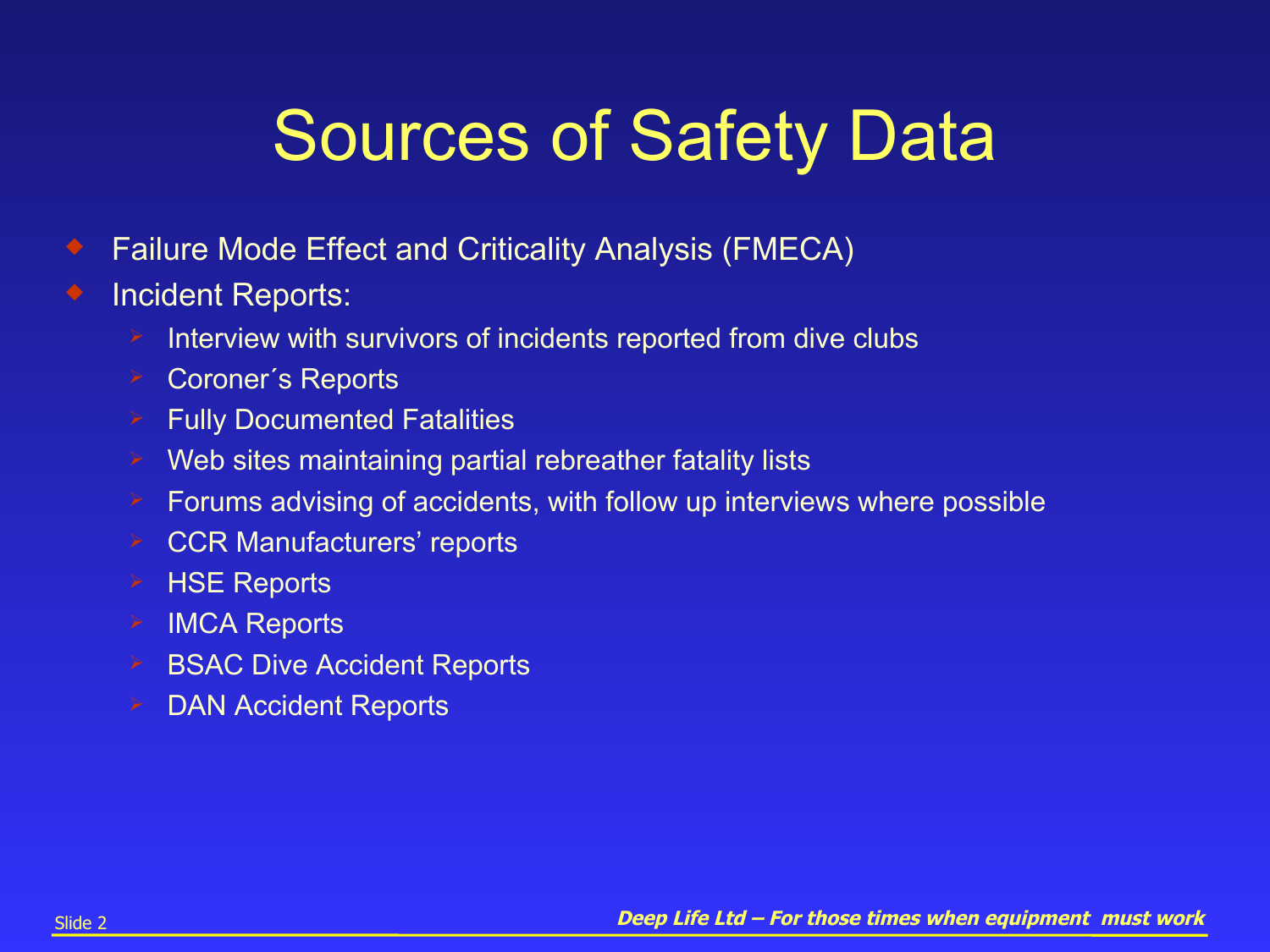### Diving Hazards and Rebreathers

- ◆ Diving is in itself a hazardous activity, with risk of fatality between 1 in 10,000 and 1 in 80,000 hours: around 1 in 9,000 diver years.
- The highest socially acceptable risk is considered to be that of a woman giving birth in a developed country: a 1 in 9000 risk of a fatal outcome. Some rebreathers are more than 100 times more dangerous.
- ◆ The fatal accident rate on CCRs is as high as 1 in 13 units manufactured for particular rebreather models, and is around 1 in 100 on average (in 2016). That is an extraordinarily high risk.
- Risks posed by diving in general are catalogued in "The Physiology and Medicine of Diving", P. Bennett & D. Elliott (4<sup>th</sup> Edition).
- ◆ CCR diving entails a much higher level of risk than Open Circuit diving, from DAN, HSE and BSAC reports. This implies there are additional hazards not listed by Bennett & Elliott.
- The increased risk of CCR diving is not explained by lack of training: CCR divers tend to be much more experienced and trained than the Open Circuit divers.
- $\bullet$  In FMECA reviews of third party CCR designs, a strong correlation between design defects and the accident rate of any particular rebreather was observed: that is, between a low MTBCF and a high fatality rate.
- This report describes some rebreather incidents, the failure modes those reveal, and how the associated risks can be reduced.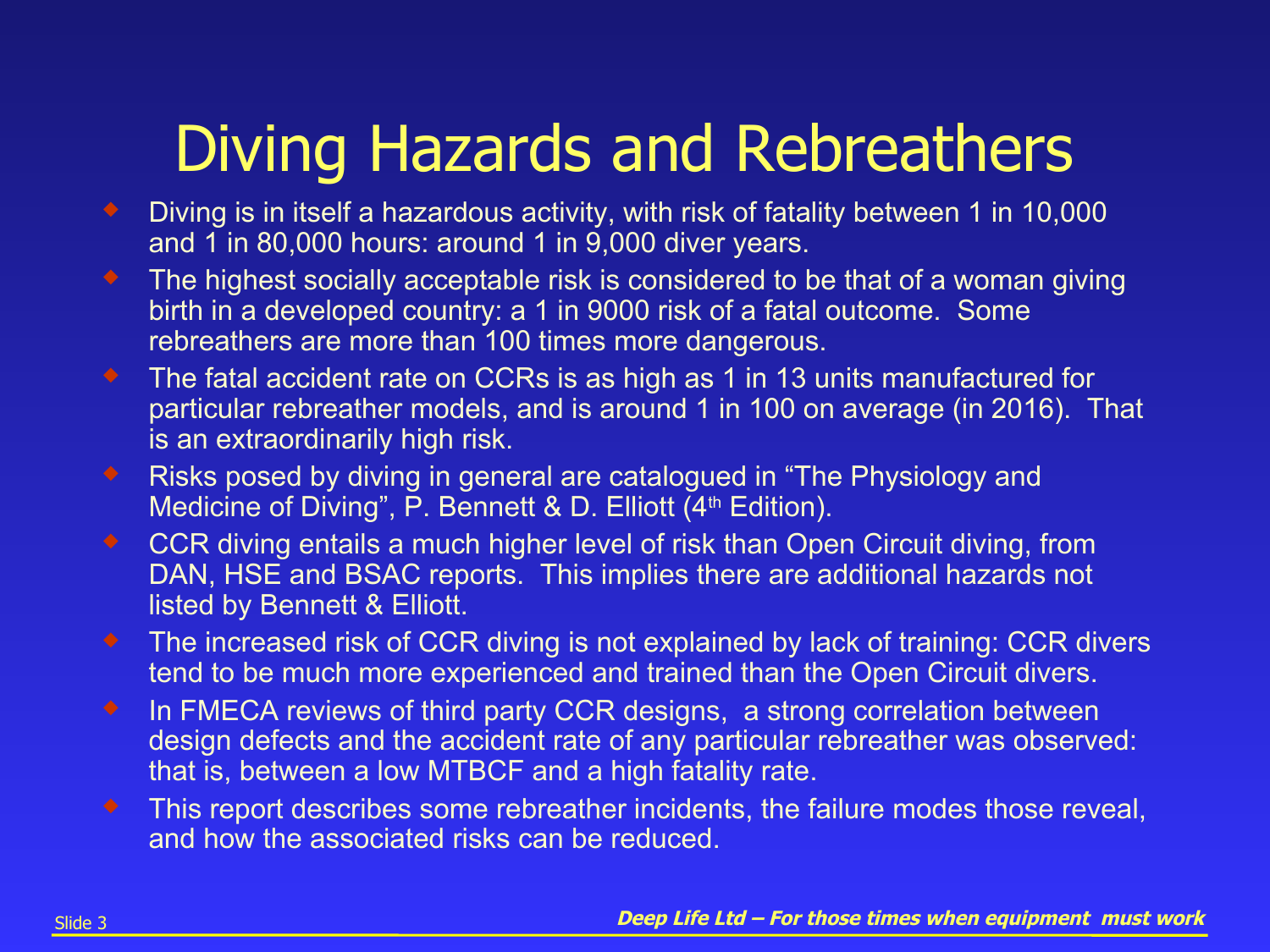## FMECA Reports

- Requirement of EN14143 that manufacturers perform a FMECA (**F**ailure **M**ode **E**ffect and **C**riticality **A**nalysis).
- No requirement within EN14143 to publish the FMECA or any test results.
- Most manufacturers are keeping their FMECA confidential, if it even exists at all.
- EN14143:2003 requires Functional Safety compliance to EN 61508, which in turn requires 1 billion hour fault tolerance, but is not implemented by manufacturers (CE Marks are being put on equipment falsely).
- **In 2013 manufacturers succeeded in removing Functional Safety requirements** from the CE process: compliance with IEC EN 61508 was removed from EN 61508, against the advice of many safety specialists.
- Non-CE rebreathers being sold, with NO testing even of ability to control PPO2.

Users and Government Safety Organisations are turning a blind eye to the death rate.

- Result is no pre-2011 rebreather can tolerate one worst-case failure.
- Result is users have not the faintest idea of the safety of what they are diving.
- Result is no-one can challenge wrong conclusions in a FMECA.
- Result is there is no FMECA data on which to build better systems.

Recommendation: All manufacturers selling any piece of life critical equipment to the public should publish the full FMECA Report on their web site along with the EN 61508 calculation and safety case.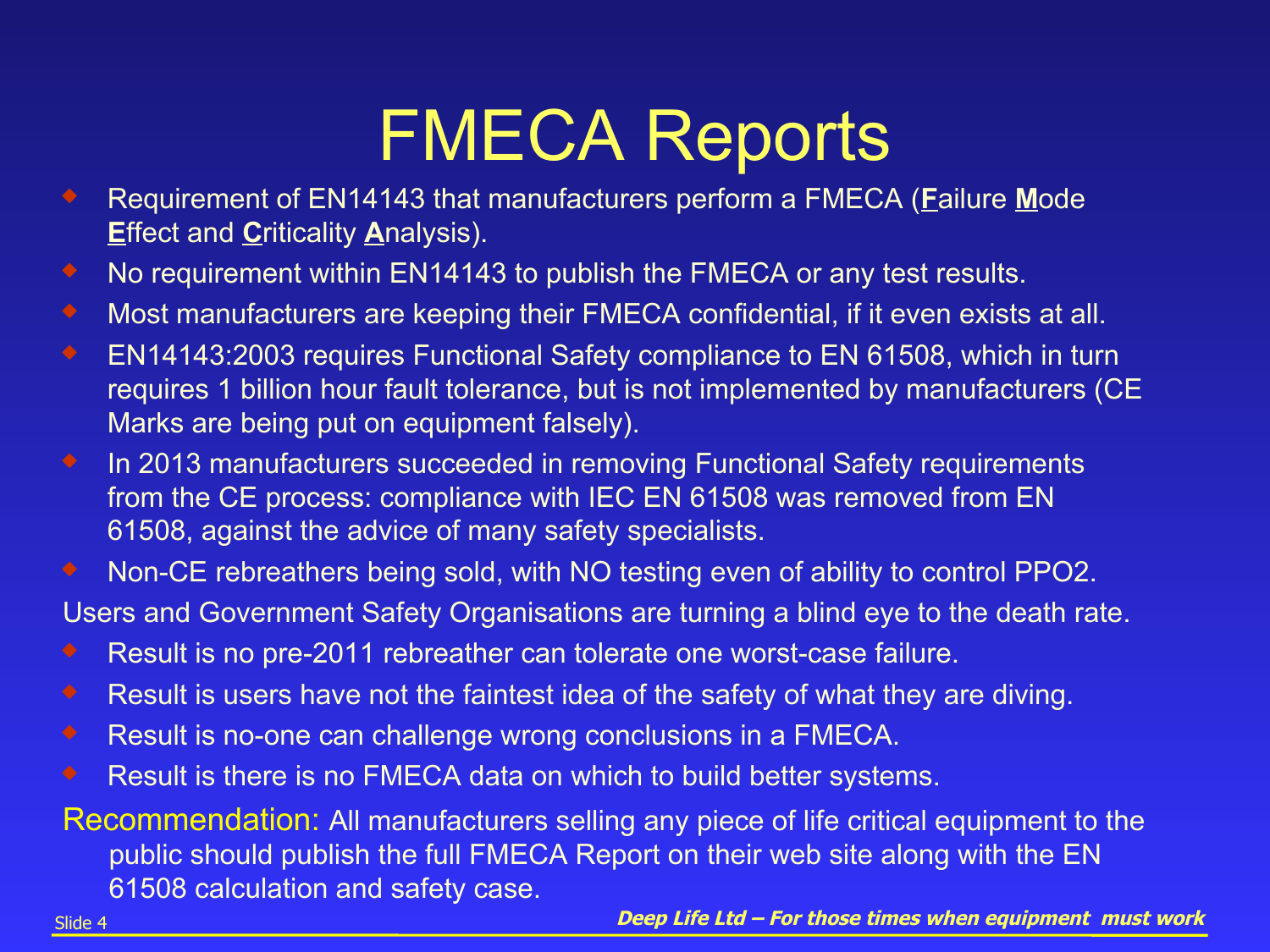# Some of the incidents

- 1) Computer decided to do an O2 sensor cal underwater, all on its own
- 2) Rebreather controller hanging
- 3) Displaying completely wrong PPO2 values on all cells due to water block
- 4) Sudden massive flood, including CO2 hit and caustic cocktail
- 5) Two O2 sensors fail (from same batch)
- 6) ISC APECS bug injects only 1/20<sup>th</sup> the amount of O2 intended
- 7) Mistakenly injecting O2 on descent instead of diluent
- 8) Loss of diluent on descent
- 9) O2 injector sticks on
- 10) Connector mismated: flood
- 11) Manifold O ring fails
- 12) CO2 retention due to increase in Work of Breathing caused by fitting faulty component
- 13) CO2 hits due to scrubber failure
- 14) Unit not switched on
- 15) PPO2 falls below that required to sustain life due to water block
- 16) O2 injection rate insufficient for ascent
- 17) PPO2 set point allowed to be lower than that required for safe ascent
- 18) Errors in O2 sensor calibration
- 19) Bugs in decompression software
- 20) CNS toxicity
- 21) Use of uncalibrated "O2"
- 22) Solenoid power drain causes PPO2 to read incorrectly, affecting PPO2 control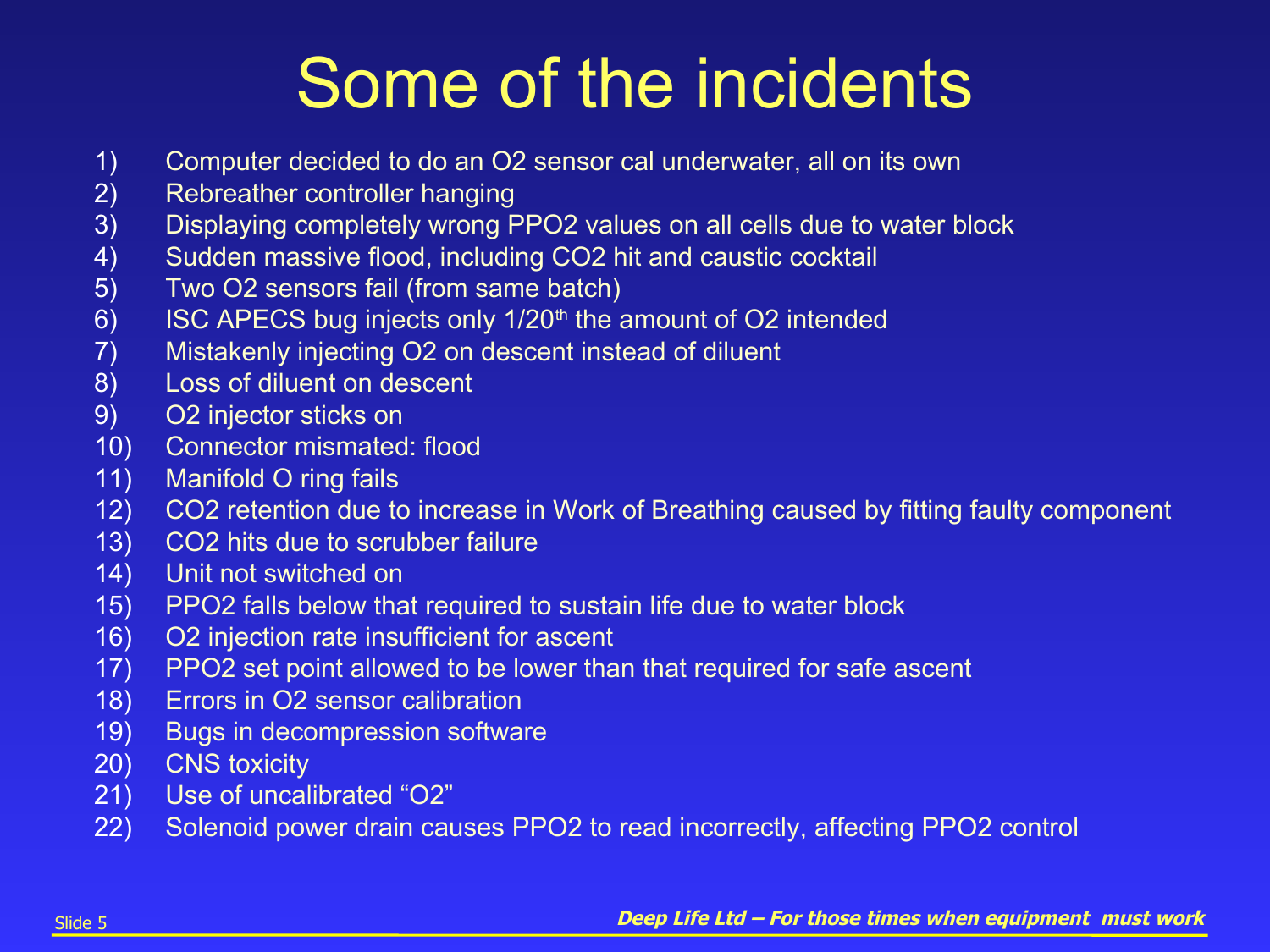# Incident 1: Jump to O2 Cal

**Location:** Scapa Flow, May

**Dive Profile:** Diving to 100ft, displays showed PPO2 at set point of 1.3.

**Incident Report:** "I heard O2 injector come on and stayed on all of its own

accord. Looked at handset. The Inspiration controller had jumped to performing a calibration and was injecting pure O2. No alarms. Bailed out. "

**Cause:** System checked by qualified electronics engineer.

Unused memory locations were random codes when they should have been a jump to a recovery point.

There was no Watchdog Timer installed – an essential safety feature.

The brown-out circuit was completely ineffective. Power supply circuit prone to brown-out.

 Manufacturer advised, corrected shortcomings on new product, but did not recall anything. These faults were not disclosed to coroners investigating deaths, in circumstances where the coroner may have concluded the CCR controller was the cause if disclosure was made. The electronics design and software design was absolutely incompetent. It later transpired that APV had used Nick Hester to perform this work when Mr Hester had no engineering training whatsoever – he was a salesman. Project Manager also had nil engineering training.

**Recommendation:** Functional Safety requirements need to be reinstated and enforced: application of EN 14143:2003 and its requirement to meet EN 61508, would have prevented deaths where the cause was the circuit errors listed above. Employing competent staff would have avoided the above. The sale of these controller is damnable.

Slide 6 **Deep Life Ltd – For those times when equipment must work**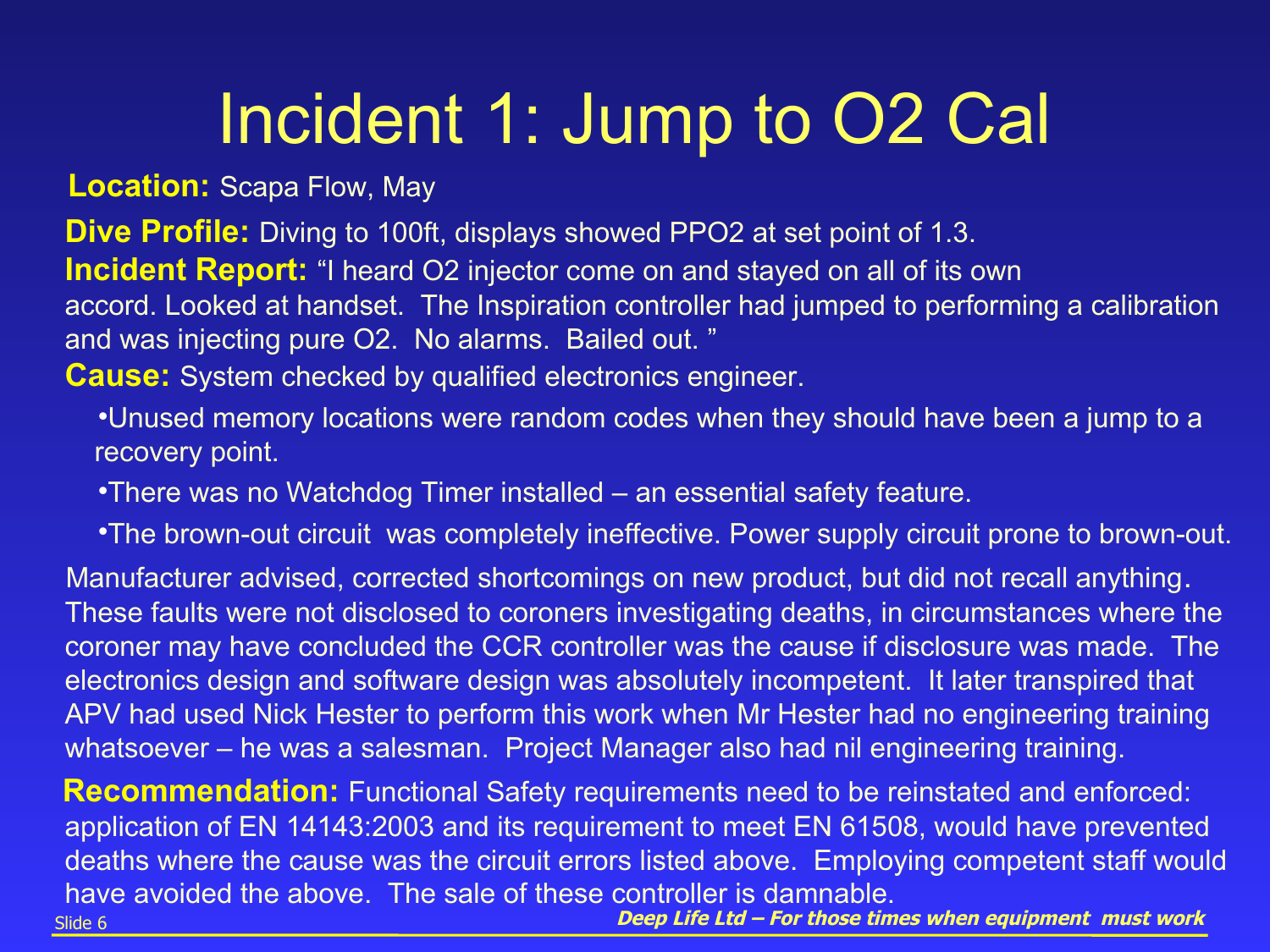# Incident 2: Hanging Controller

**Location:** Scapa Flow, June

**Dive Profile:** Diving to 110ft, displays showed PPO2 at set point of 1.3.

**Incident Report:** "It occurred to me that the O2 injector was not firing (it was silent for too long). Did a flush. Displays stayed the same. Did not respond to buttons. Concluded computer had hung. No alarms sounded.

Tried switching off and back on. Computer insisted on calibrating sensors. On cal, computer injected pure O2 even though depth was 110ft.

Bailed out. If I had not been listening for the O2 injector, I would be dead."

**Cause:** System checked by qualified electronics engineer.

Unused memory locations were random codes when they should have been a jump to a recovery point.

There was no Watchdog Timer installed.

The Brown-Out Circuit was tested and design found to be completely ineffective.

Power supply circuits were prone to brown out.

 Manufacturer advised, corrected shortcomings on new product, but did not recall any product Many deaths on this product are due to the above fault.

 **Recommendation** same as Incident 1. Note the same causes, result in a different fault manifestation: what happens depends on what random address the program jumps to.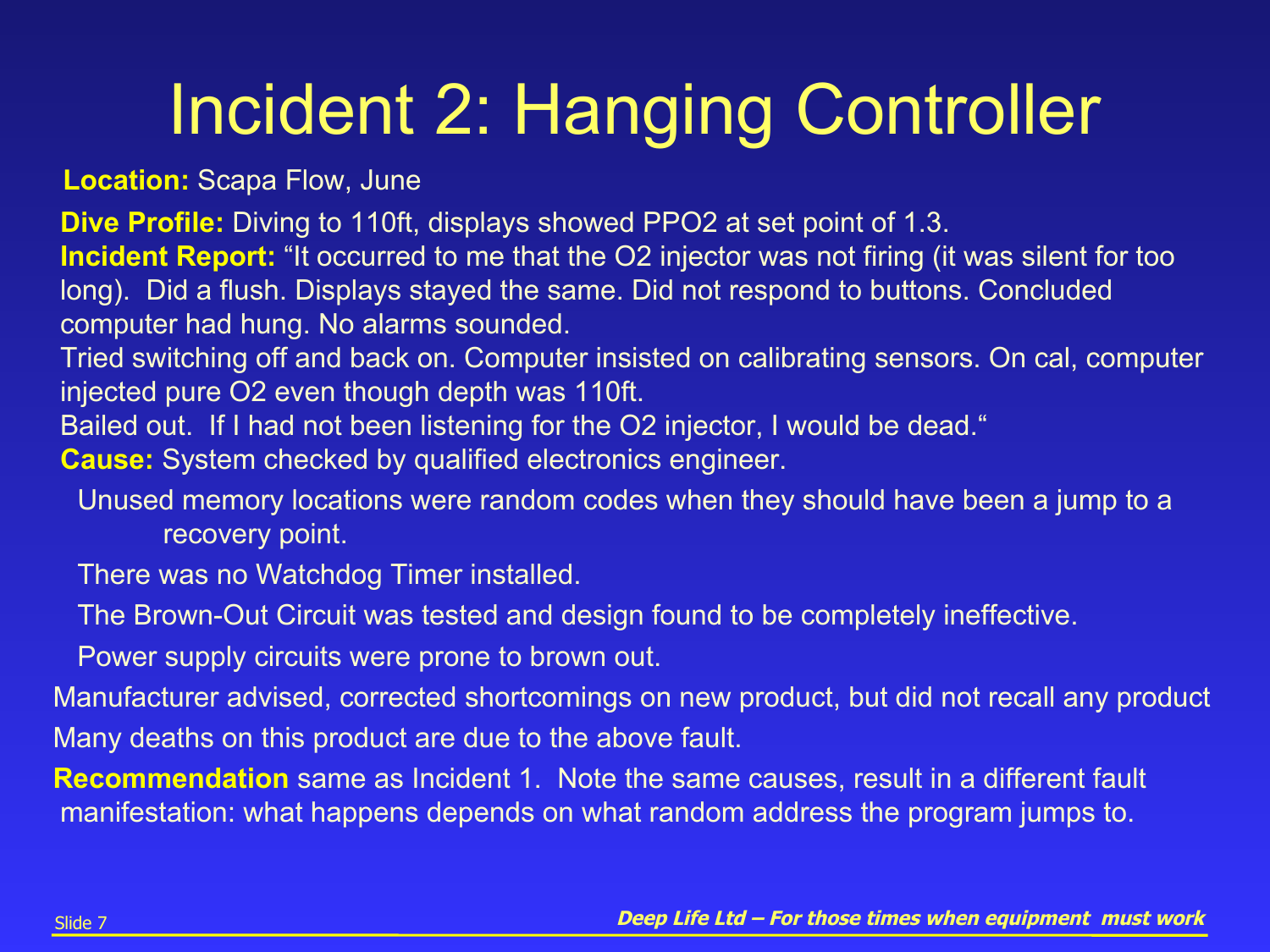# Incident 3: PPO2 Reading False

**Location:** Turkey

- **Incident Reports:** 3 cell analogue PPO2 monitor fitted to inhale counterlung, using a third party cell holder, and this then routed to eCCR controller as eCCR controller was untrustworthy. On quayside, eCCR was maintaining a PPO2 of 0.7 atm well. Prebreathe of 5 minutes. Dived in, noticed PPO2 was not changing. At 10m injected O2, and PPO2 display still did not change. Bailed out and aborted dive. Back on quayside, unplugged O2 cell holder and analogue PPO2 display was still showing 0.7 for all cells for several minutes in air. Slowly cell outputs changed to show 0.21. Water could be seen drying from cell membranes.
- **Cause:** Water block on cell membranes, meant the rebreather controller was effectively blind. This can produce both hypoxia and hyperoxia, depending on what the cells are showing when the water block occurs.

### **Recommendations:**

- Manufacturers MUST test for PPO2 accuracy in worst case conditions of maximum length dives, in both coldest and hotest water, with rapid ascent and descent.
- Never locate O2 cells in condensing locations, such as the counterlungs or immediately post scrubber.
- Cell holder must form a water well. Cells should have a rapid gas flow across them e.g. in a breathing hose.

Slide 8 **Deep Life Ltd – For those times when equipment must work**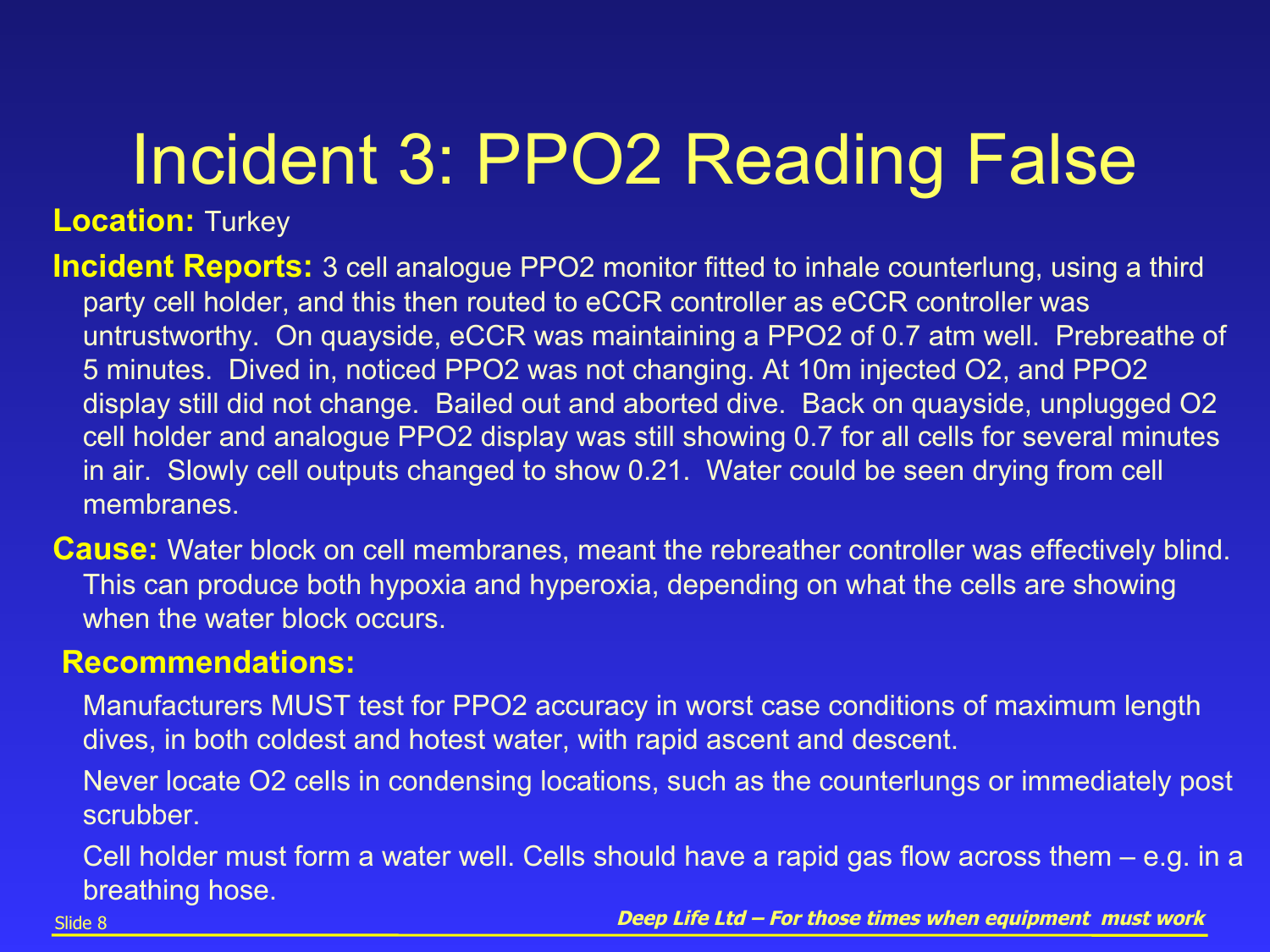# Incident 4: Sudden Flood

**Location:** Lower Clyde, June

**Dive Profile:** Deep Support Diver for an extremely deep dive

**Incident Report:** "Sudden massive flood and CO2 hit. Caustic cocktail inhaled, lots of it. Difficult getting back to surface and staying on surface due to loss of buoyancy because of flood. When CO2 hit, under influence of CO2 hit, caustic cocktail in mouth but hallucinated it was in nose. No warning headache. Became a critical situation. Averted by last second bail out. Due to CO2 did not think of dropping my weight belt."

Forums and bulletin boards contain a number of similar reports.

**Cause:** Caused by inadequate keying of hose connector into scrubber: unit passes pressure tests with hose rotated and not in keyed position, if hose nut is tightened down. However, a bump on the hose causes it to fail with water pouring into the scrubber. The hose keying is a serious design fault.

Manufacturer advised, disregarded problem. Charged for service of rebreather, writing "Not dishwasher proof" on inside of scrubber lid after user completely stripped it down and tried a dishwasher to remove caked on caustic chemicals. Early warning of a flood (gurgle) not covered in course.

**Recommendation:** FMECA should have highlighted the problem. This indicates that no adequate FMECA was carried out. The manufacturer has since changed their training procedure and manuals to highlight the effect of a flood.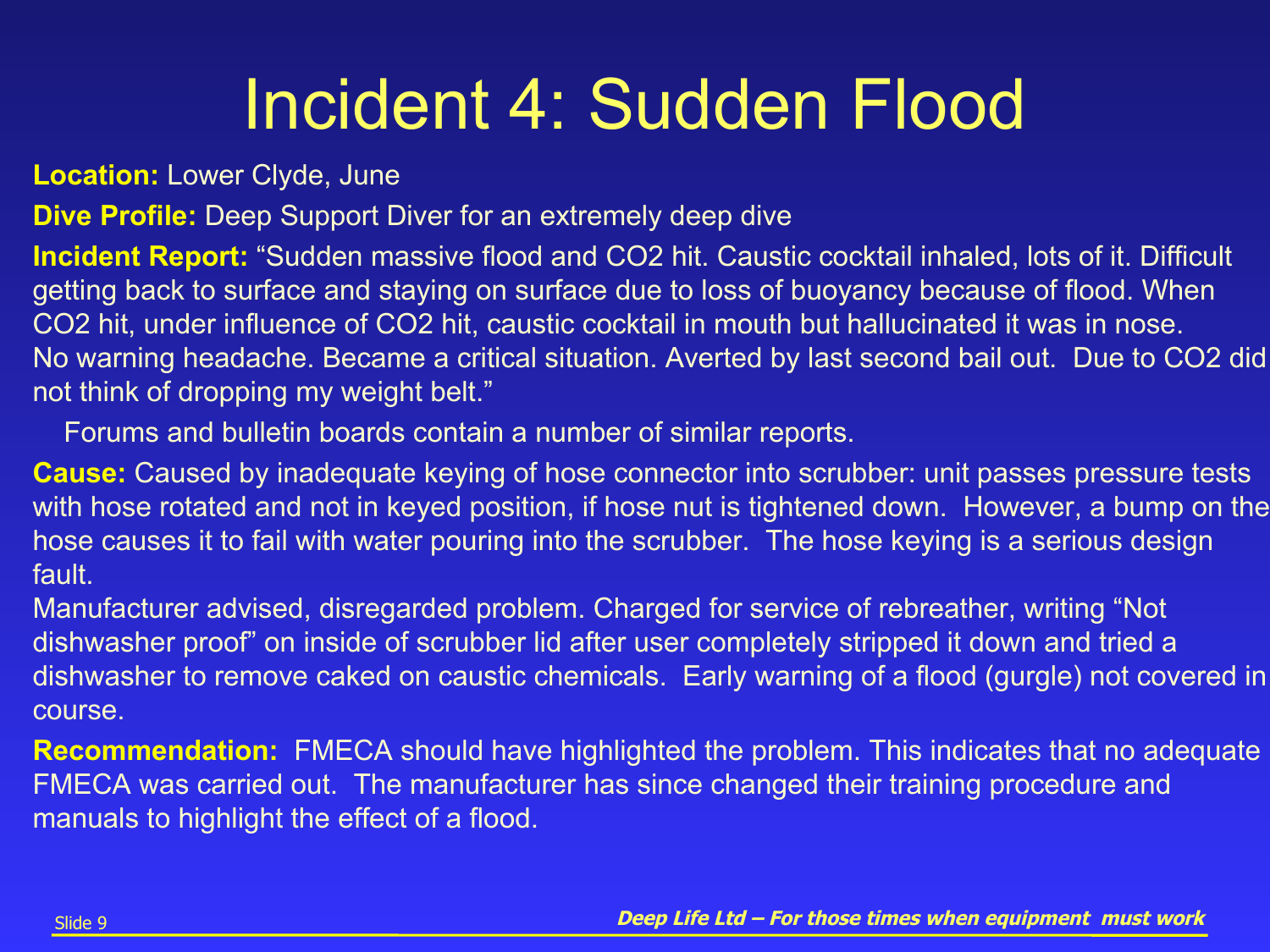# Incident 5: Two O2 Sensors Fail

**Location:** Dunbar, August

**Dive Profile:** To 160ft, Beside Bass Rock

 **Incident Report:** "One O2 sensor failed during dive (lower than others). Running on 2 sensors. Then injector was injecting more often than I would expect given constant depth. Flush indicated PPO2 was different to what I expected, but not massively. I made an error in this due to narcosis. Concluded (incorrectly) that O2 injector was firing more often due to blockage in O2 line. Aborted dive remaining on closed circuit. During ascent suddenly injector firing problem cleared. Descending again caused injector problem to return. Further O2 sensor developed a ceiling fault. Based on depth and set-point at which injector was working normally (25ft, PPO2 of 1.2) I recognised this as a ceiling error on the other two cells."

 **Cause:** Bad O2 cell batch and unsafe O2 injection algorithm: PPO2 was far above the normal PPO2 that was displayed. How far above was unknown. It could be from 2.5 bar to 5 bar! Replacement of all cells at the same time is a bad practice. Voting logic is prone to follow cell failures.

### **Recommendation:**

- A fault tolerant PPO2 controller is mandated in Europe, but the law is not applied.
- Cells should not be replaced at the same time with cells from same batch.
- CCRs should not use voting logic for O2 controllers to substitute for a properly designed sensor management subsystem.

Slide 10 **Deep Life Ltd – For those times when equipment must work**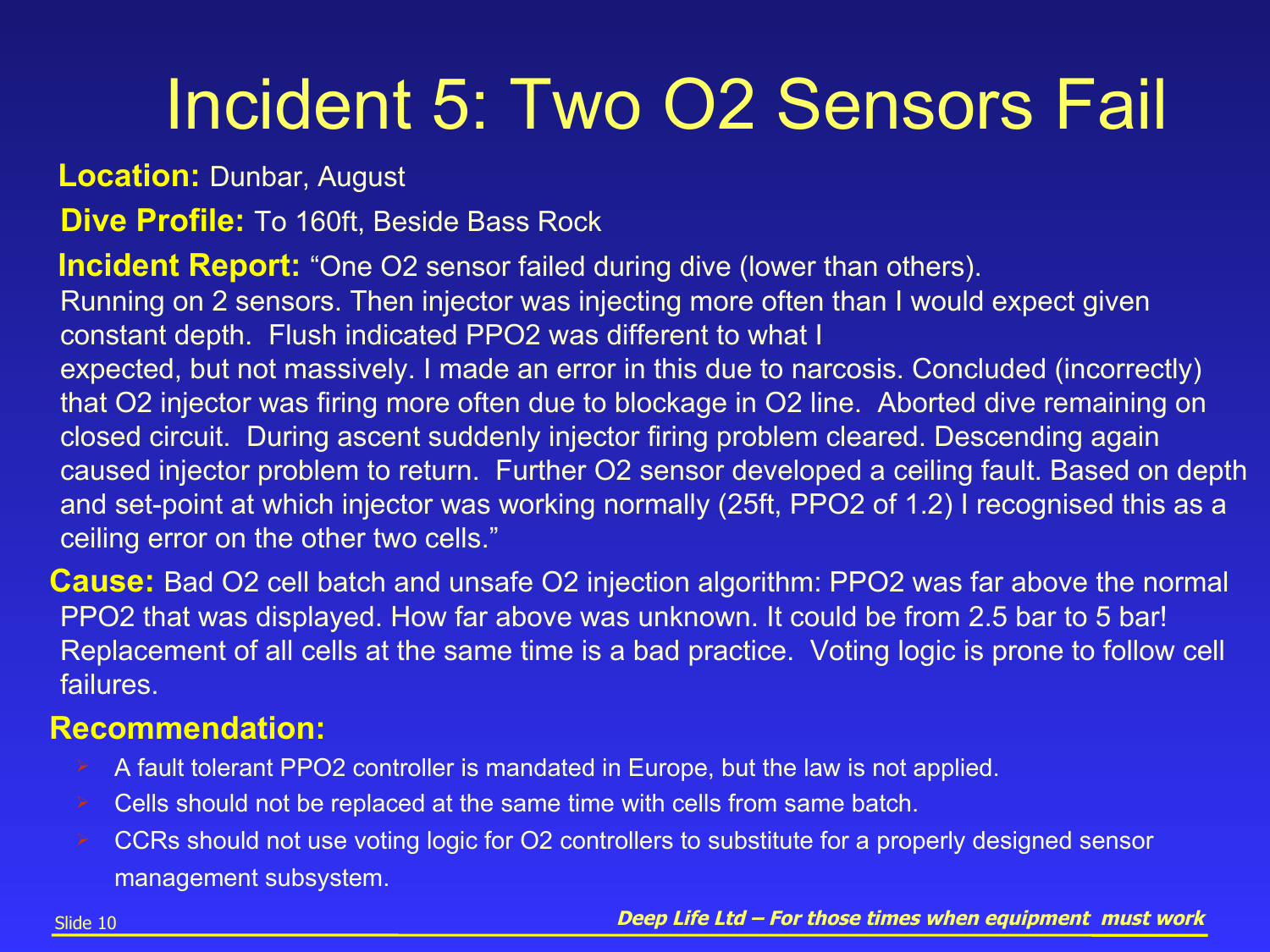# Incident 6: Lethal ISC APECS Bug

**Location:** 13 fatal accidents investigated, along with lab and manned testing

**Dive Profile:** Chamber dives and manned diving on Megalodon RB with APEC 2.01J

**Incident Report:** At least 1 in 13 of Megalodon rebreathers with APECS software revisions before 2.01K were involved in fatal accidents. To understand why, Meg bought by Deep Life and tested both in a chamber and in manned dives in Turkey. Reported poor PPO2 control to manufacturer but manufacturer did not reply that it is a known bug.

 **Cause:** Software bug switches on injector for 0.25s instead of 2.5 seconds. As a result, the maximum O2 flow is 0.7lpm instead of 17 lpm. User must change setting before every dive. If reset occurs during dive, then diver is back to a maximum of 0.7 lpm of O2 injection. No recall ("against ISC's company policy", regardless of what the law says or morals demand). Fatal accidents appear to be still occurring in 2015 from a bug fixed in 2006! There is also a dangerous scrubber bypass path on these early ISC Megalodon units.

#### **Recommendation:**

The rebreather was never tested before sale. This is damnable.

Total recall should have occurred.

Manufacture;s response was totally inadequate and self serving.

Even in the Rev 2.01k bug fix, the PWM control was incompetently programmed.

See http://www.rebreatherworld.com/showthread.php?4631-Meg-owners-need-some-help-fromyou.../page3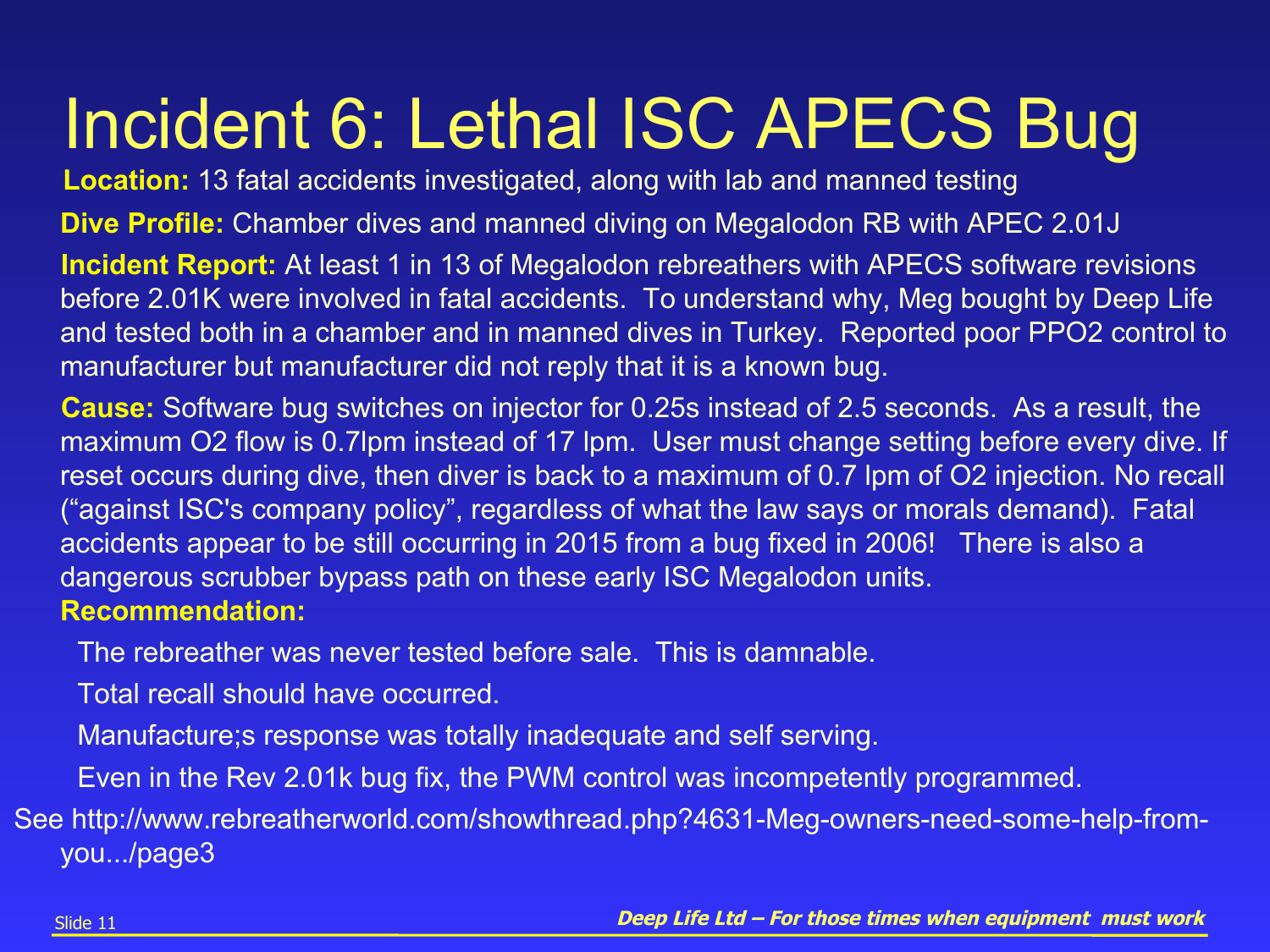# Incident 7: Injecting O2 Accidentally

**Location:** Dunbar, September

**Dive Profile:** To 130ft, Beside Bass Rock

 **Incident Report:** "Was very tired that day as I had had a lot of hassle. Still thinking about it during start of dive. Thought alarm was from another diver who had something bleeping (boat load going down together). Before I saw the bottom, felt very bad and left eye was twitching then left eye closed out (like seeing a curtain come down half way and what was left was in negative colour). Saw handset with other eye which was normal. Rebreather was full of O2, instead of DIL.

Bailed out and simultaneous did max rate ascent to 20ft. Ascent so fast it was off scale of dive computer, a Cochran, which locked out afterwards. Then from 20ft slow ascent to surface. Took about 10 minutes for eye to return to normal."

**Cause:** User error - kept pressing O2 button instead of dil button on descent.

- BOV Auto Shut-Off valve would eliminate this type of user error.
- O2 manual button should be very distinct and be flow limited, e.g. to 16lpm. This simple measure would have eliminated this source of user error. I.E. it is a design error not to do so because safety products must apply the ALARP principle.
- Requires clearer alarms, such as voice annunciation or HUD display, so diver is aware when his unit alarms, when diving in a group.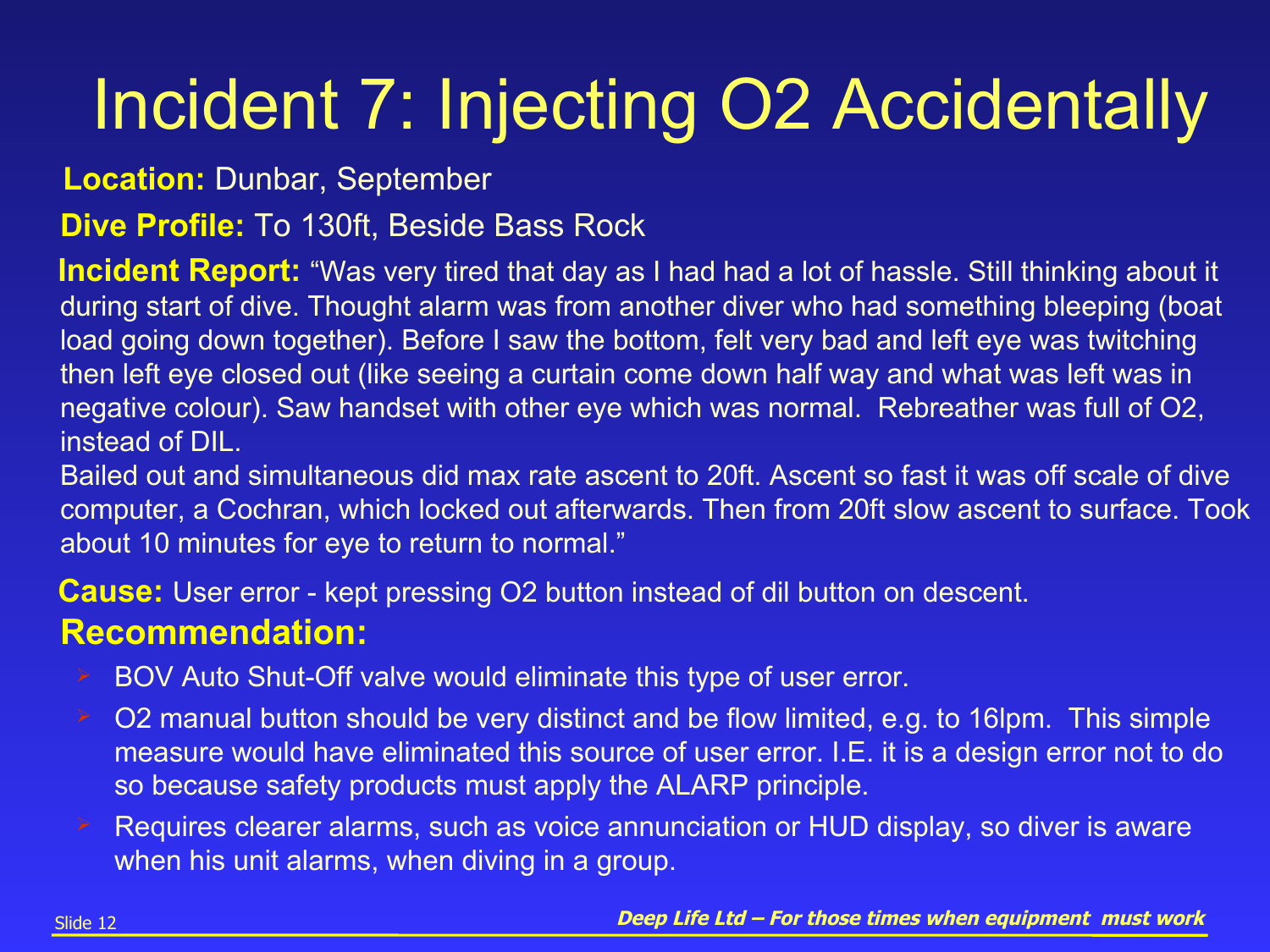# Incident 8: Loss of Dil

### **Location:** Dunbar, September

### **Dive Profile:** To 60ft

**Incident Report:** "Dil injector came off during descent. Descent accelerated while trying to turn on bail out gas to bail out reg. Hit the bottom so hard it formed a mushroom cloud in the water. Fortunately only 60ft. Embarrassing minute. Had been concentrating on turning on bail out gas (switched off because I did not want freeflow on diving into the water), rather than filling the BCD which I should have done: when in a real squeeze, you get tunnel focus on breathing rather than depth."

Diver involved was experienced in freediving – without that experience this incident could have become a fatal mishap.

 **Cause:** Dil connector not plugged in properly and requires only one action to disconnect. No ADV fitted by rebreather manufacturer.

### **Recommendation:**

All essential connections should require two actions to disconnect. ADV is a basic safety requirement and would have avoided this incident.

Suggested to manufacturer and to forums that an ADV be created. Many disagreed with need for ADV with connector that is not plug-in.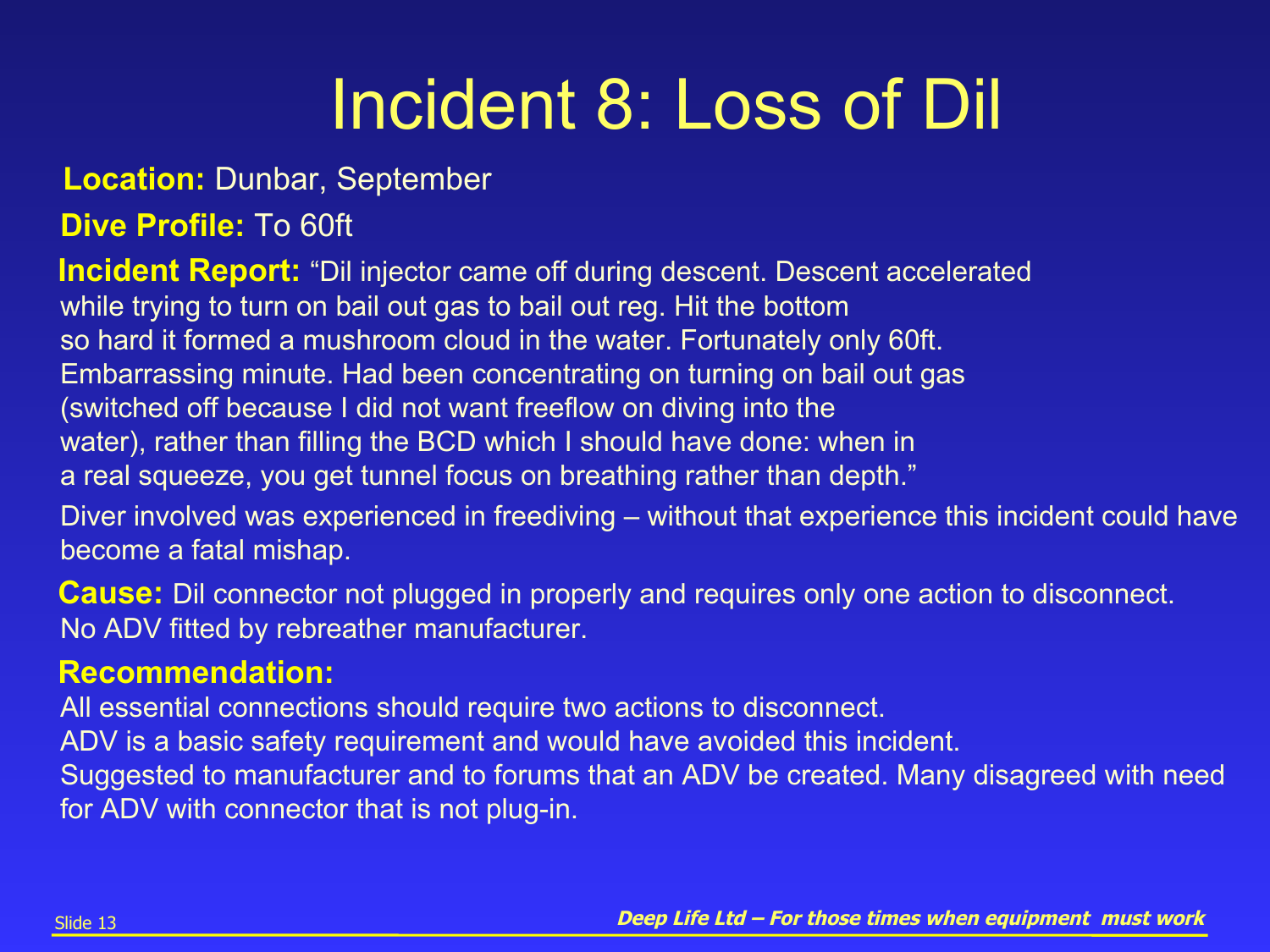# Incident 9: O2 Injector Stuck On

**Location:** Scapa Flow, April

**Dive Profile:** To 110ft

**Incident Report:** "O2 alarms went off. Injector was on continuously."

### **Cause:**

Injector stuck on, after first stage changed without changing interstage pressure. Solenoid Injectors fail too easily. Solenoid not designed for life critical systems.

### **Recommendation:**

Cheap solenoid injectors designed for machine automation should not be used for rebreathers as they are prone to rust and cannot tolerate the full range of intermediate pressures provided by dive first stage regulators in common use. Both failure modes the injectors have are unsafe: either stuck on, or stuck off.

The injector should be made from a rust free material, with reasonable oxygen compatibility, such as SS 6ML. Iron parts should be coated to prevent corrosion, e.g. with DLC.

Whole question of whether solenoids are suitable at all for control of PPO2 in a rebreather.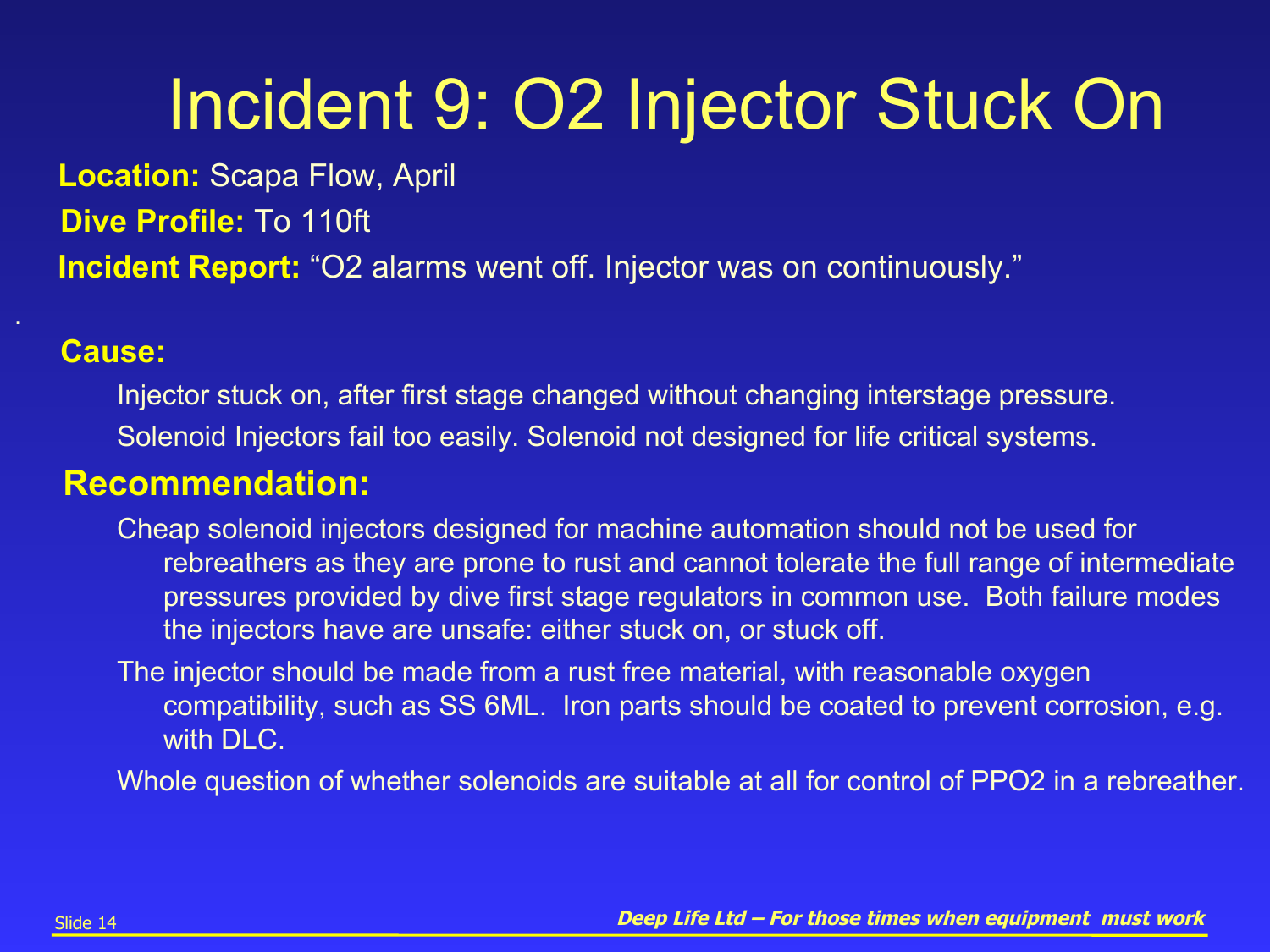# Incident 10: Connector Unplugs

### **Location:** Scottish West Coast, May

**Dive Profile:** To 90ft

**Incident Report:** "Flood. After an earlier flood event, I had changed the original BCD to OMS 110lb dual wing, so no problem with buoyancy, so was able to do instant bail out with no buoyancy problems."

**Cause:** Connector at the back of the unit: connector seals before it has positive ident. This allows unit to pass all negative and pressure tests with connector not properly engaged.

**Recommendation:** Where connectors are used in the breathing loop, they must not seal until locked.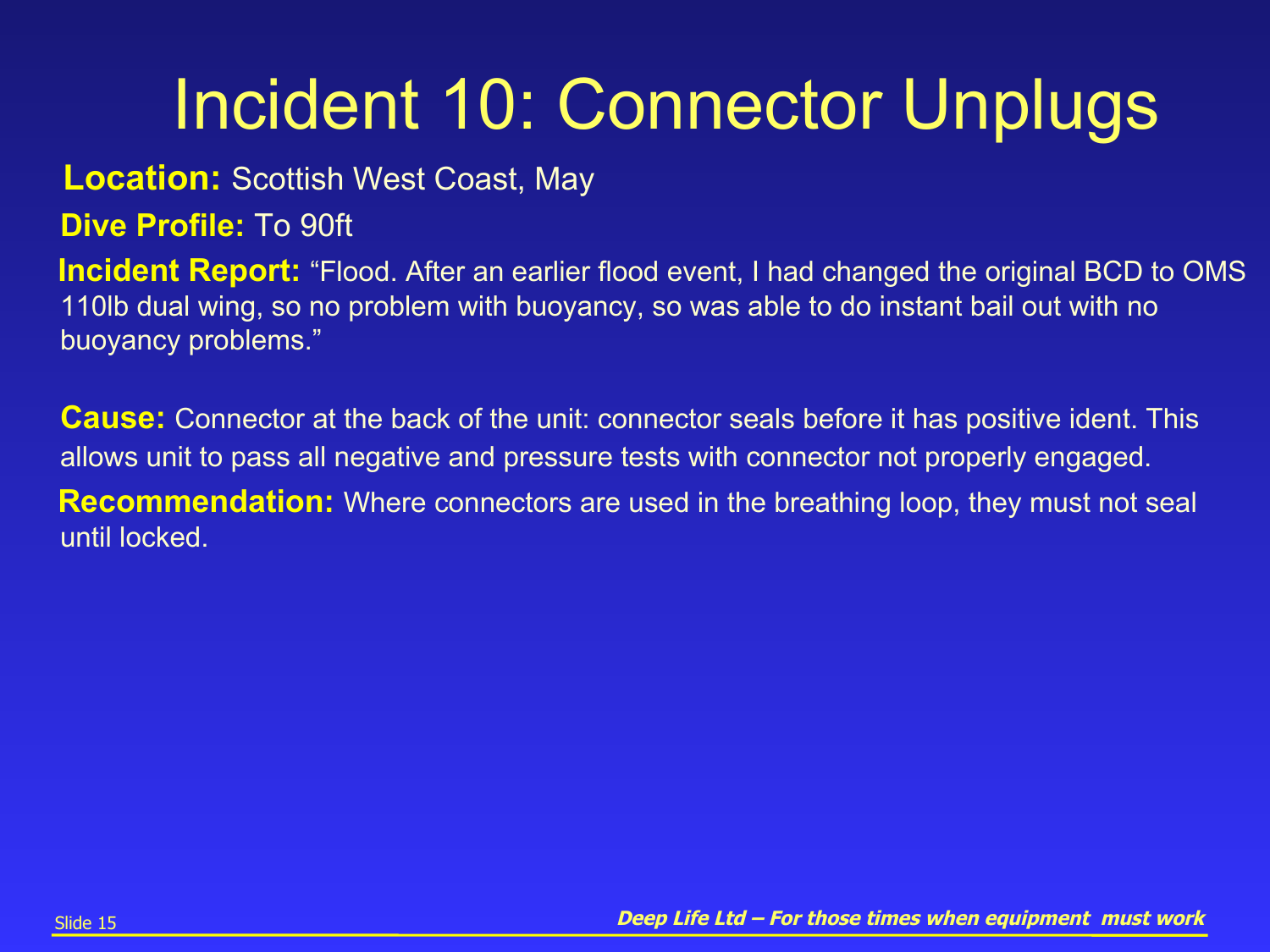# Incident 11: Manifold Ring Fails

**Location:** Swimming Pool, Edinburgh

**Dive Profile:** To 12ft

**Incident Report:** "Lots of bubbles suddenly. Rotating around I could see it was from back of the unit. Manifold cap came loose. Just swam back on the surface. Rarely use the manifold. Removed it now permanently: it is completely unnecessary."

**Cause:** Superfluous manifold, created additional failure points. **Recommendation:** FMECA had failed to remove all non-essential points of failure.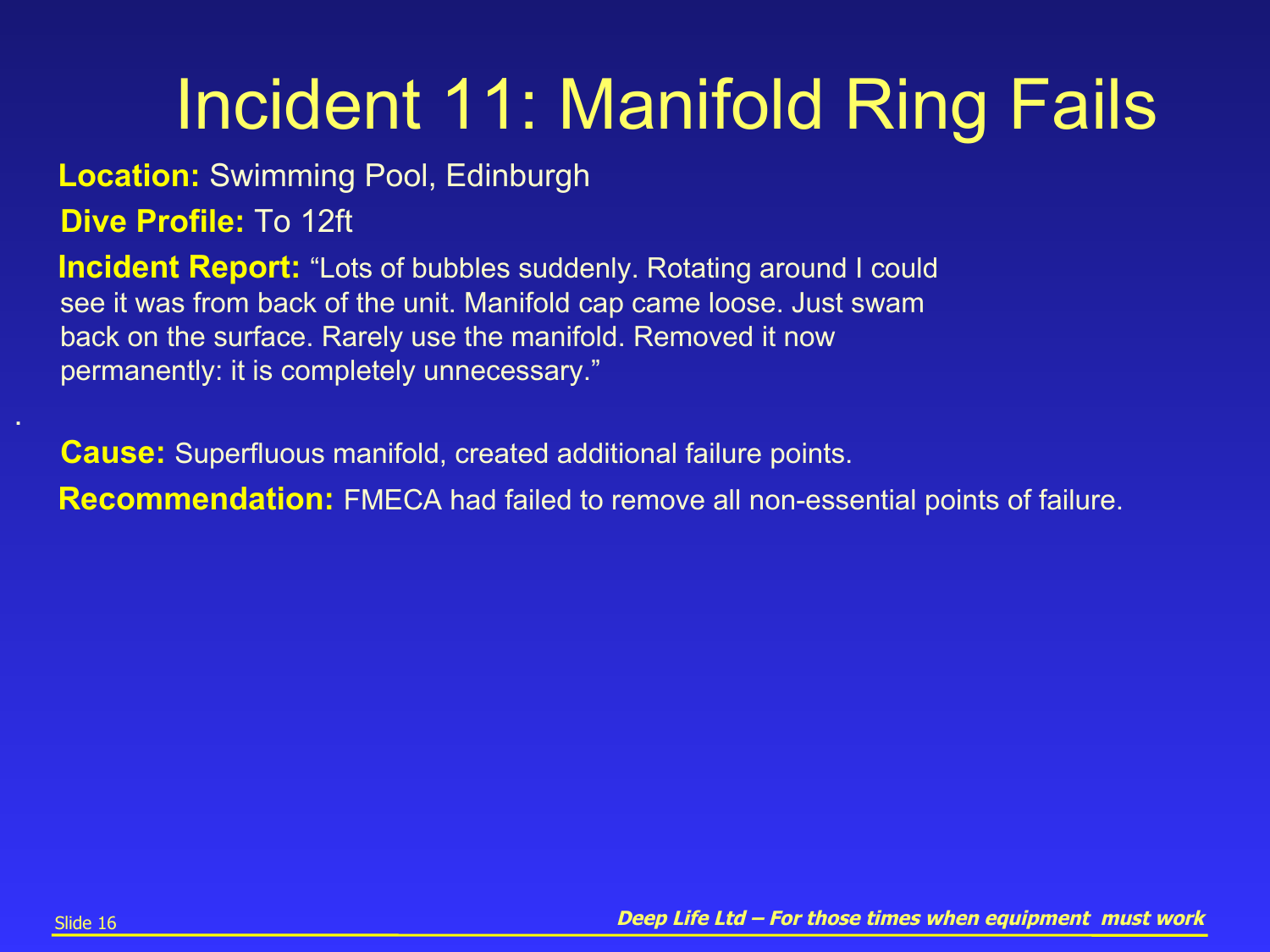# Incident 12: WOB Failure

### **Location:** Bushman´s Hole, South Africa

**Dive Profile:** To 900ft

### **Incident Report:** See Report on Dave Shaw fatality on

<http://outside.away.com/outside/features/200508/dave-shaw-1.html> and analysis of fault on

<http://www.rebreatherworld.com/showthread.php?t=1337&page=2&pp=10>.

### **Cause:** Fitting incorrect scrubber filter material.

- Fit a Respiratory Monitor, so when respiratory rate becomes too high, or tidal volume too low, warn the user to breathe more deeply and slowly. Same monitor could detect increase in WOB at outset.
- Deep Life have a WOB monitor using the same hardware components as scrubber monitor. This means that adding a WOB monitor does not cost a cent more in terms of hardware build.
- Could be useful to fit a fan as an emergency assisted WOB, and this can double up as a breathing-bag-drier during battery recharge.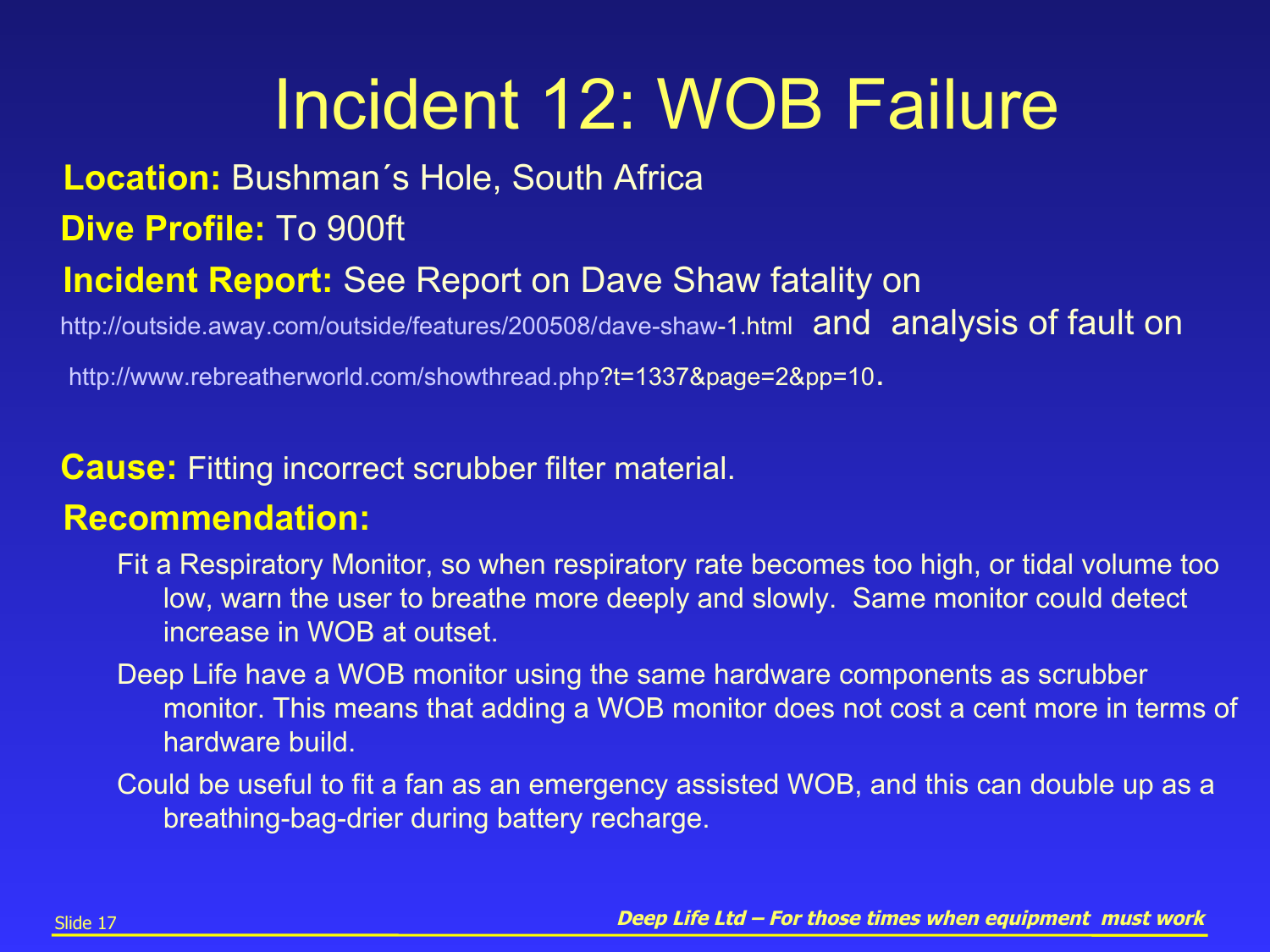# Incident 13: CO2 Hits

**Location:** Numerous reports, including a fatality by group preparing for 2<sup>nd</sup> dive on HMS Dasher.

**Dive Profile:** Occurs usually during decompression

 **Incident Reports:** [http://www.rebreatherworld.com](http://www.rebreatherworld.com/) and [http://](http://www.btinternet.com/~madmole/divemole.htm) [www.btinternet.com/~madmole/divemole.htm](http://www.btinternet.com/~madmole/divemole.htm)

#### **Cause:** Scrubber expires and no alarm.

Manufacturer had not published adequate information to assess the suitability of the scrubber for deep dives. In fact, scrubber duration was a tiny fraction of that expected, because the manufacturer's durations were for a 40m "profile" not 40m flat or flat for other depths.

#### **Recommendations:**

Publish clear information on duration based on flat profiles.

Fit a CO2 alarm or fit an effective scrubber life monitor.

Redesign the scrubber so it does not fail suddenly, but gradually, giving time for the alarm to sound and for the diver to take corrective action.

Eliminate spacers and other parts that must be fitted to avoid bypass.

Slide 18 **Deep Life Ltd – For those times when equipment must work**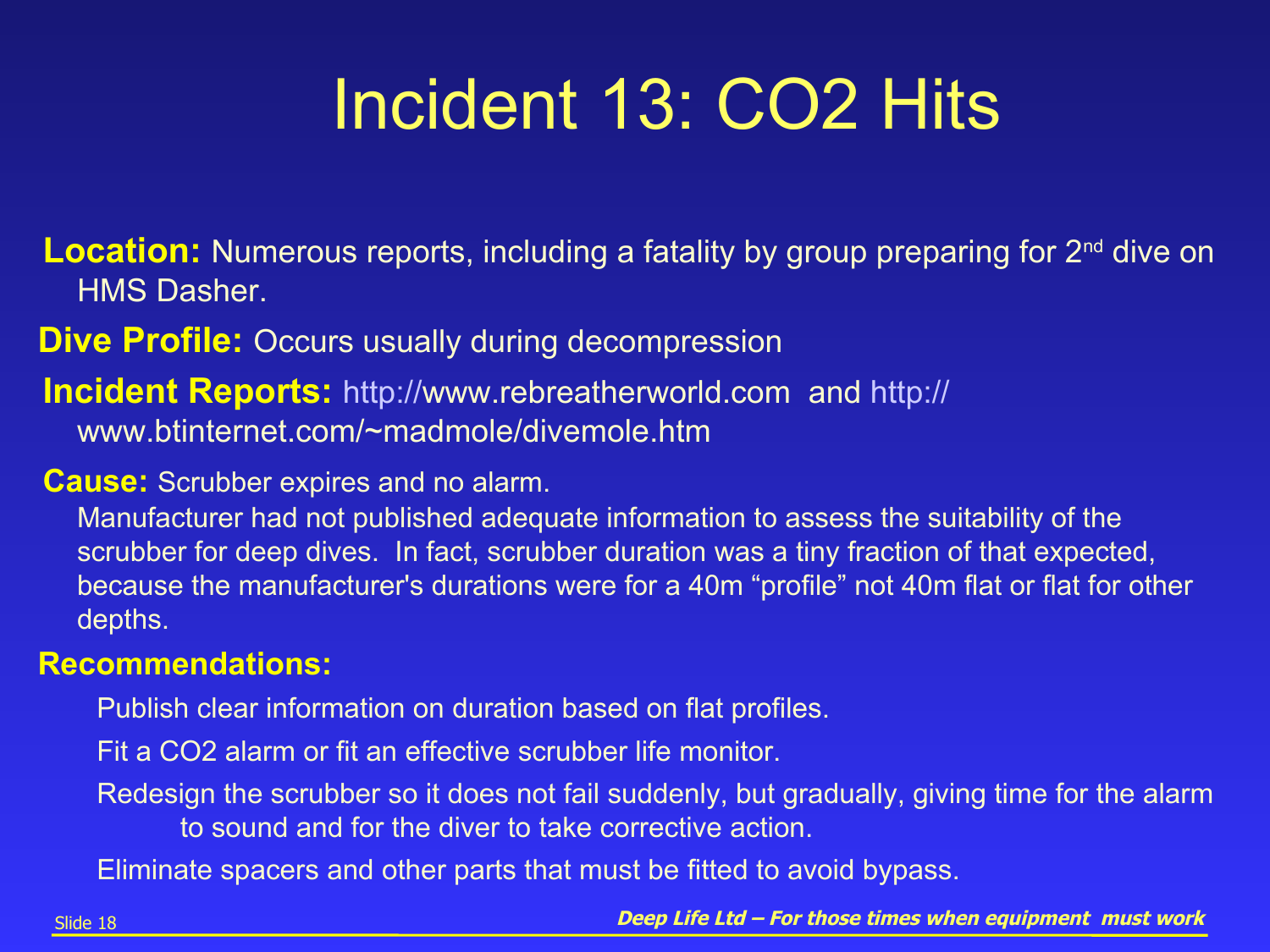# Incident 14: Unit not turned on

**Location:** Several deaths where the unit has been found to be switched off

**Dive Profile:** Not applicable

**Incident Reports:** List of fatalities maintained on Diver Mole web site

 **Cause:** User error and design omission

### **Recommendations:**

All eCCRs should turn on automatically when PPO2 is less than 0.20.

When the unit is switched on automatically, it is essential the design is one where it cannot hang under any possible circumstance. Therefore the user should never need to switch it off underwater.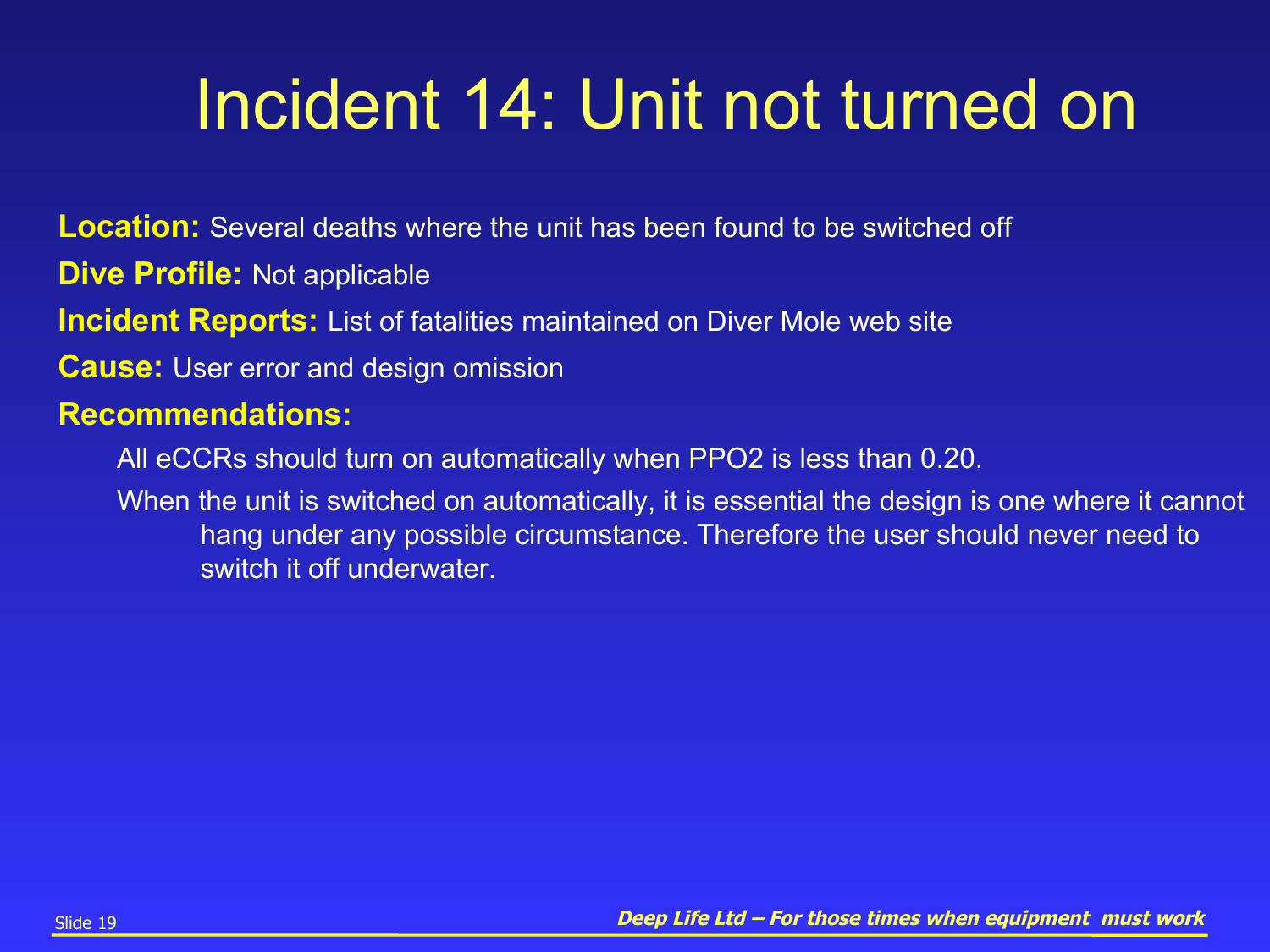### Incident 15: PPO2 falls below that required to sustain life due to slow O2 sensors

 **Location:** Found using formal verification tools checking O.R. design, reported on a dive forum, then users of existing rebreathers reported near fatal accidents due to use of slow sensors.

**Dive Profile:** Rapid ascent

**Incident Reports:** On dive forums

 **Cause:** User error and design limitation

- 1. The sensors should be keyed so users cannot change the sensor type
- 2. The control software should check the rate of change of the sensors during cal and reject slow sensors. No existing CCR did this: it was possible to pass cal on all rebreathers that were checked, using sensors with 25 second response.
- 3. 9 of the 11 possible O2 sensor failure modes result in a low PPO2 reading or a slow sensor reading. The sensor voting algorithm can track this. The sensor processing should test for slow O2 response.
- 4. Use of an Auto Shut Off Valve safeguards the user in the event of this fault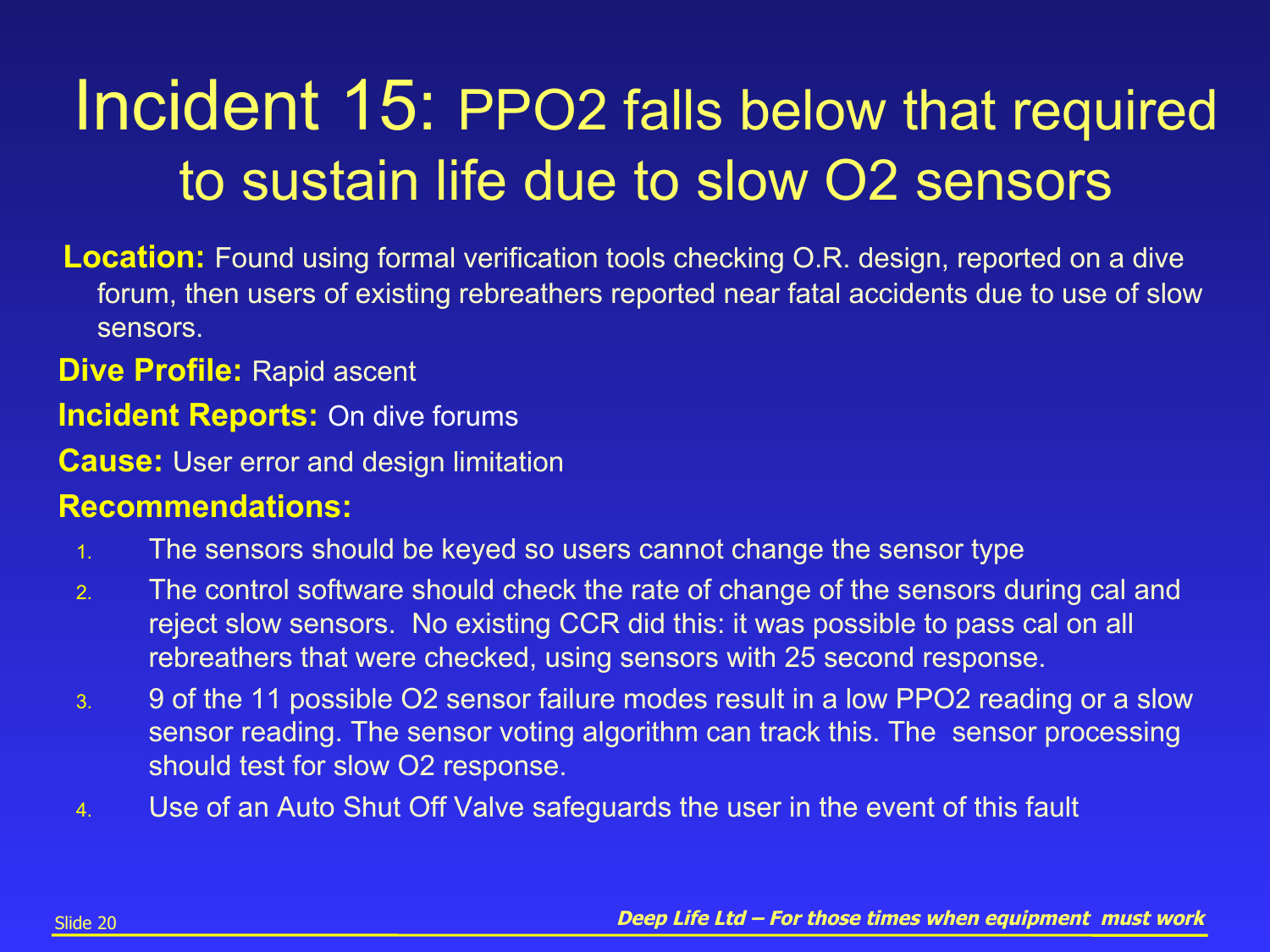### Incident 16: O2 injection rate insufficient for ascent

 **Location:** Found using formal verification tools checking O.R. design, then cross checked with existing rebreathers and found to correlate with high fatality rate on particular units

**Dive Profile:** Low PPO2 set point followed by rapid ascent.

### **Incident Reports:** On dive forums

 **Cause:** Design limitation

- 1. EN 14143:2003 needs a "work around" to comply with the standard while allowing the CCR to inject more than 6 litres per minute of O2 in emergency. One work around is to fit multiple injectors (as in the O.R. design).
- 2. Manufacturer must allow ascents up to 350ft/min (max possible with an inflated BCD), from the maximum depth and with the lowest PPO2 set point supported by the CCR.
- 3. OPVs should never be in inhale counterlung: only on exhale counterlung, otherwise reverse flow occurs so all injected O2 is swept back away from diver into exhale CL and then discharged from rebreather. O2 display looks normal when this occurs.
- 4. Auto Shut Off Valve would have prevented the deaths caused by this fault.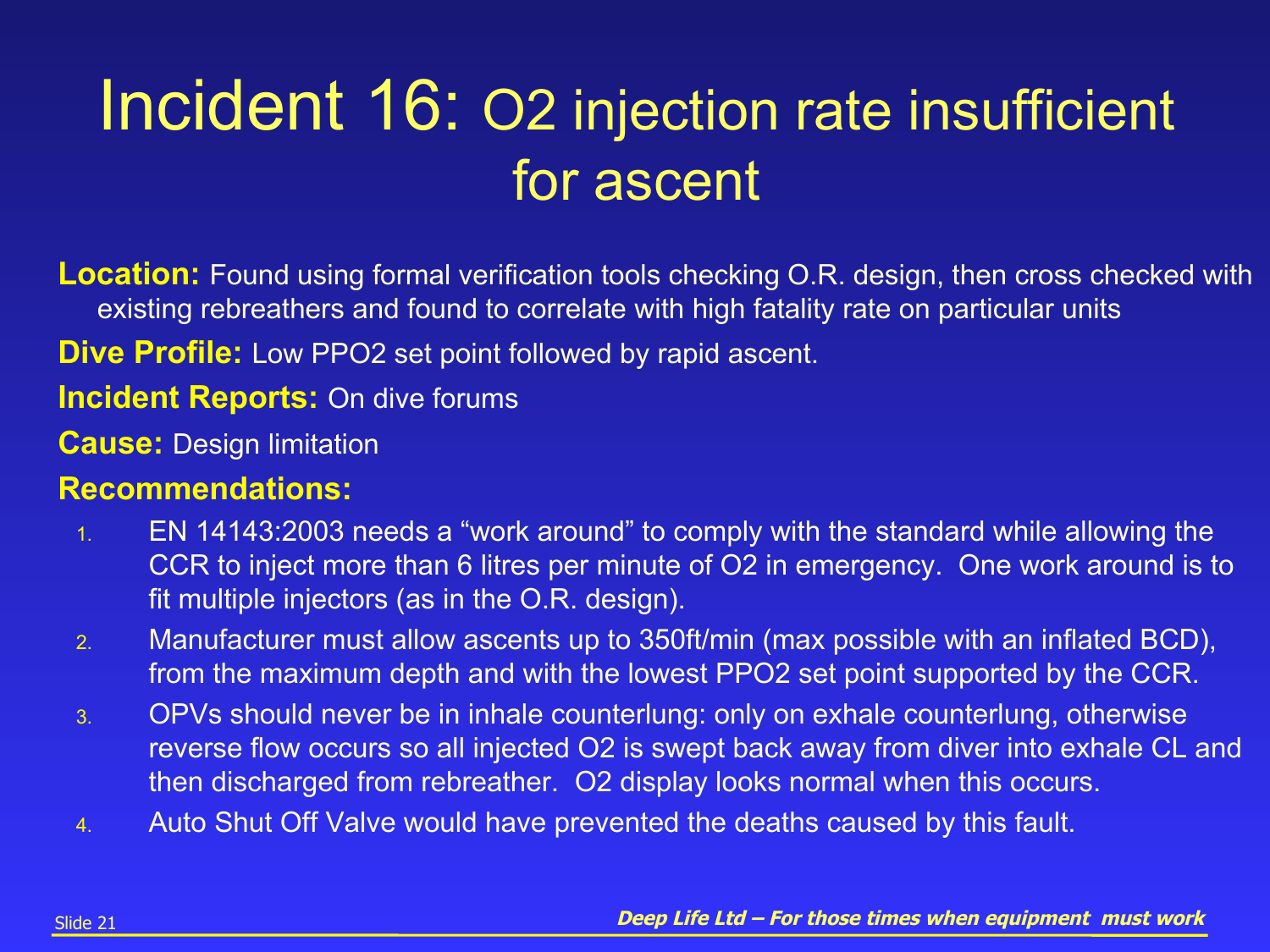### Incident 17: PPO2 set point allowed to be lower than that required for safe ascent

 **Location:** A distinct variant on Incident 16: Found again using formal verification tools checking O.R. design, then cross checked with existing rebreathers and found to correlate with high fatality rate on particular units

**Dive Profile:** Low PPO2 set point followed by rapid ascent.

**Incident Reports:** On dive forums

 **Cause:** Design error on particular rebreathers

- 1. The min PPO2 set point when shallow, must allow the diver to "pop" to the surface without the PPO2 falling below 0.21
- 2. No sports rebreather should allow a setpoint below 0.7 atm. Allowing a 0.4 atm setpoint correlated with fatal accidents on one make of rebreather.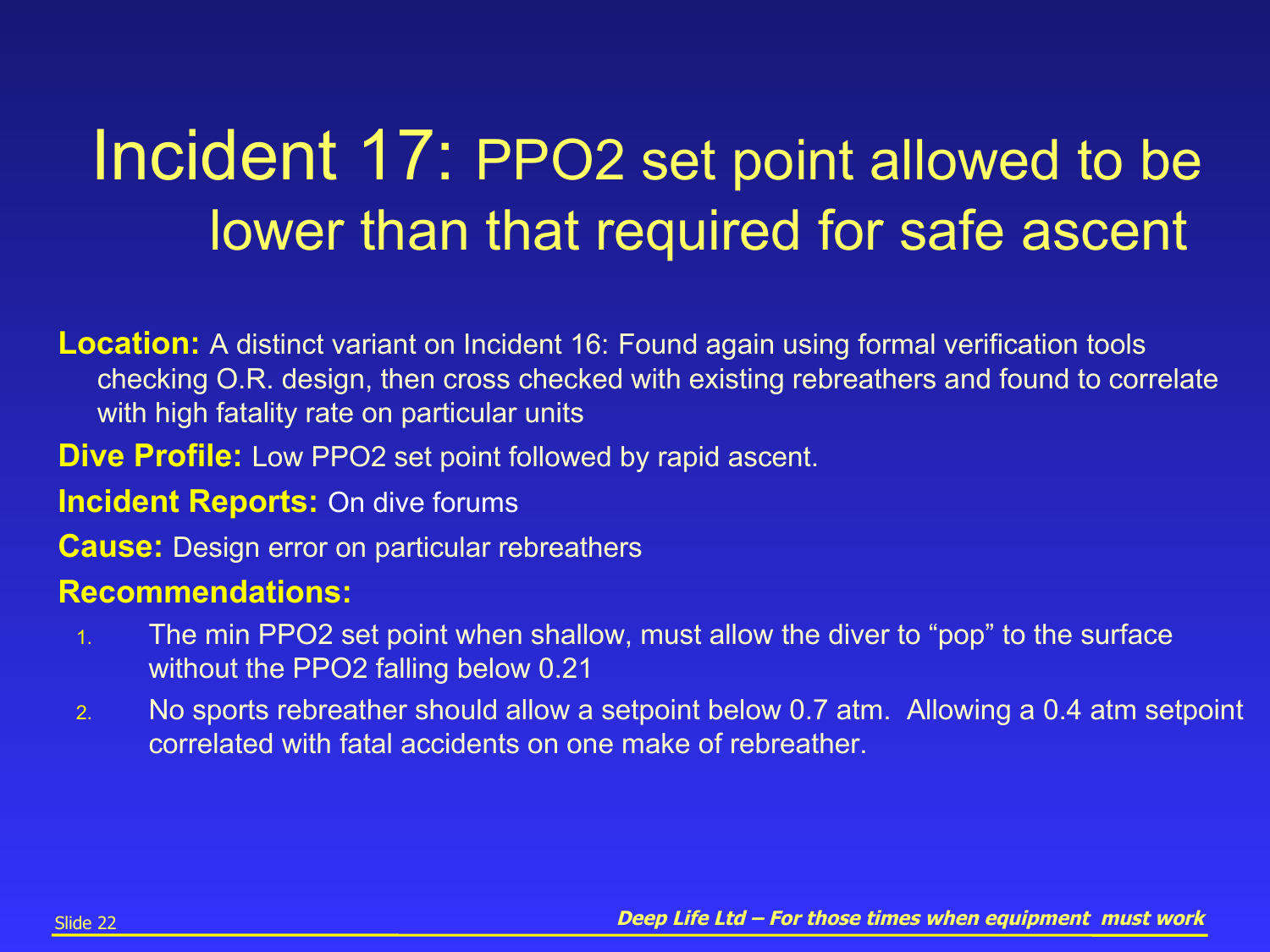## Incident 18: Errors in O2 sensor calibration

 **Location:** Red Sea

**Dive Profile:** Deco dive

- **Incident Reports:** Reported and discussed on RebreatherWorld. Note of much higher DCI incidence with CCRs than expected statistically.
- **Cause:** User error and design omission, allowed the user to calibrate the CCR as if it was 98% O2, when PPO2 level in the loop could have been as low as 48%. Result was Cat III DCI.

### **Recommendations:**

All O2 sensors should calibrate in air when the unit is open: users should not be asked to calibrate with a gas supply which may not in itself be calibrated, injecting an uncalibrated amount of gas into an uncalibrated loop volume (the procedure used by the manufacturer).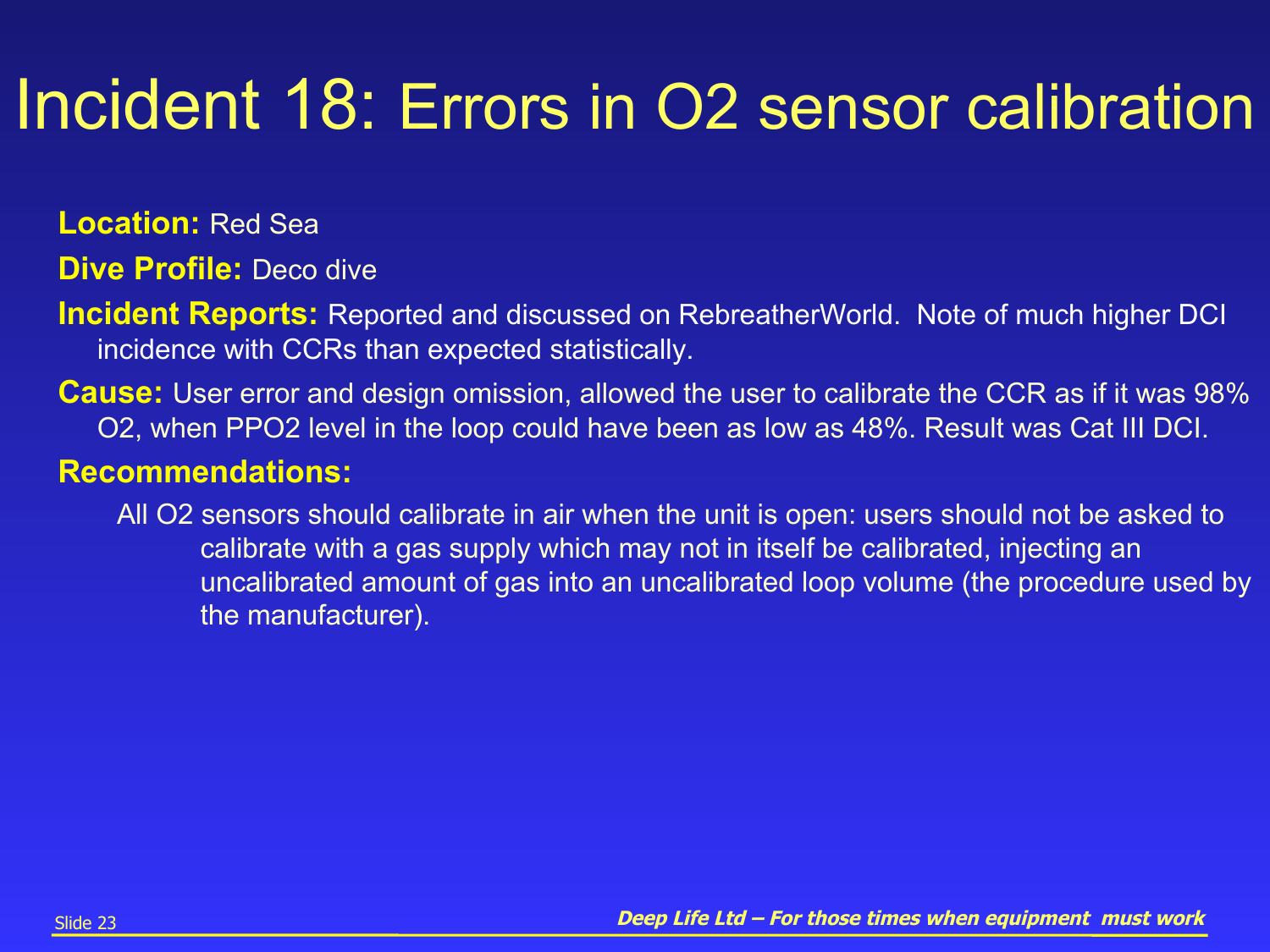### Incident 19: Bugs in decompression software

 **Location:** Multiple locations

**Dive Profile:** Deco dives

- **Incident Reports:** Analysis of statistically high incidence of DCI on rebreathers, followed by formal verification of dive software in the O.R. project which compared results with those from several sources. No direct link, but strong indicator of link
- **Cause:** Failure to follow mandated design procedures

- All decompression software should be formally verified to prove that the algorithm implemented is actually that intended.
- Decompression computations should not be corrupted or reset in the event of a full reset underwater (e.g. a battery disconnect and reconnect).
- The PPO2 used by the dive computer lowest PPO2 that the sensors are measuring, not the mean or the highest.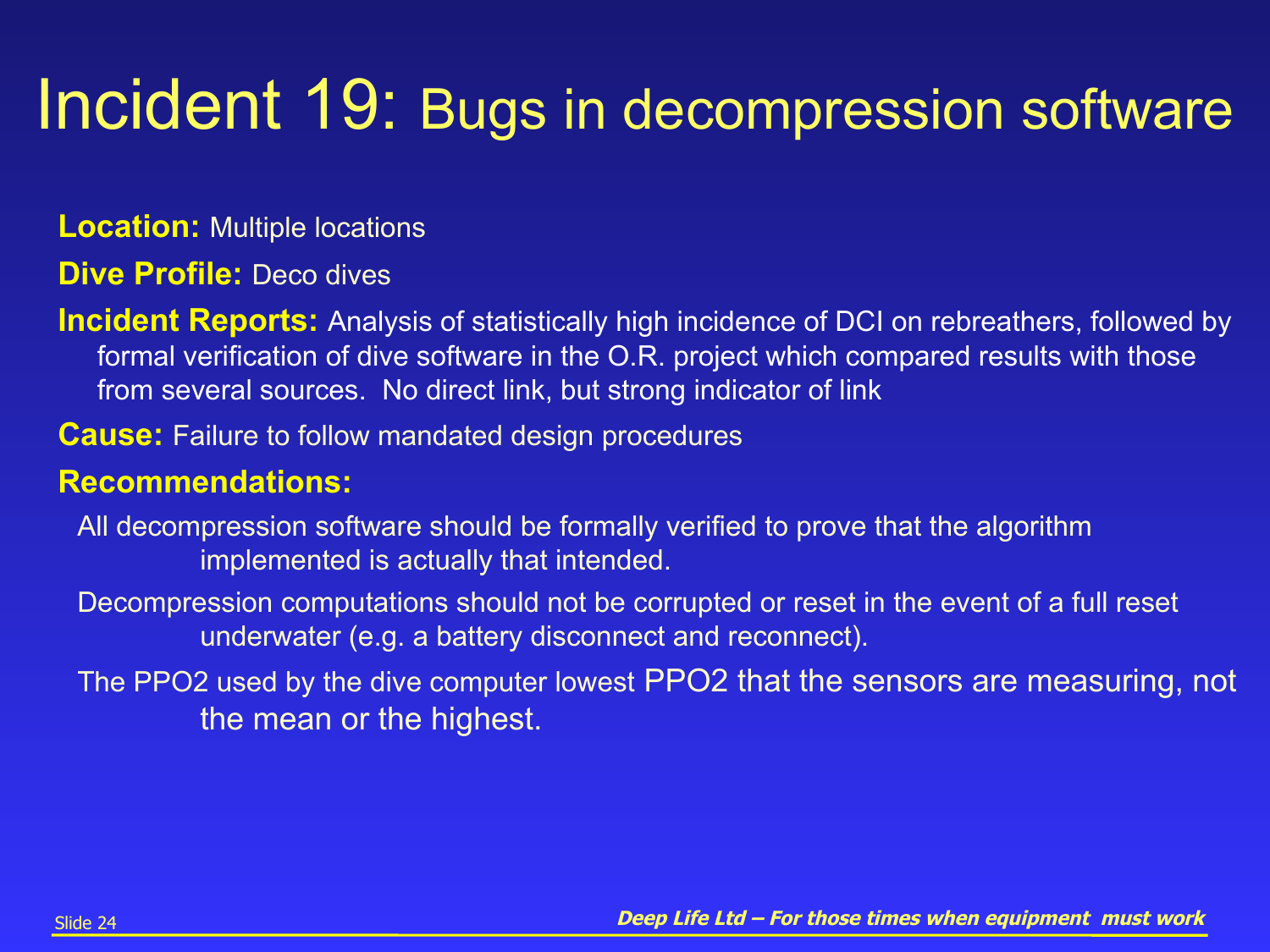## Incident 20: CNS toxicity

 **Location:** Multiple

**Dive Profile:** Long dives

**Incident Reports:** 6 accidents involving of CNS convulsions. See

http://www.rebreatherworld.com/rebreather-accidents-incidents/1632-o2-convulsion.html#pos and

http://www.rebreatherworld.com/technical-rebreather-forum/4304-guide-about-setpoint-selec

 **Cause:** Incorrect use of CNS calculation. Original papers describing CNS calculation is based on a 4% reduction in vital capacity with 100% CNS loading (Oxygen Toxicity Calculations. E. Baker). NUI research paper indicating 1% of users having CNS toxicity effects at 75% CNS loading. Despite this, users believe they can tolerate 100% CNS loading as a basic plan: some report regular dive planning with 175% and 250% CNS loading.

### **Recommendations:**

Modified CNS algorithm, with margin to reduce statistical incidence of measurable CNS damage. Published on DL Web Site, and on RebreatherWorld, with formal model to enable implementation to be verified

Slide 25 **Deep Life Ltd – For those times when equipment must work** CCR controller should track CNS and maintain within safe limit by adjusting PPO2 set point if necessary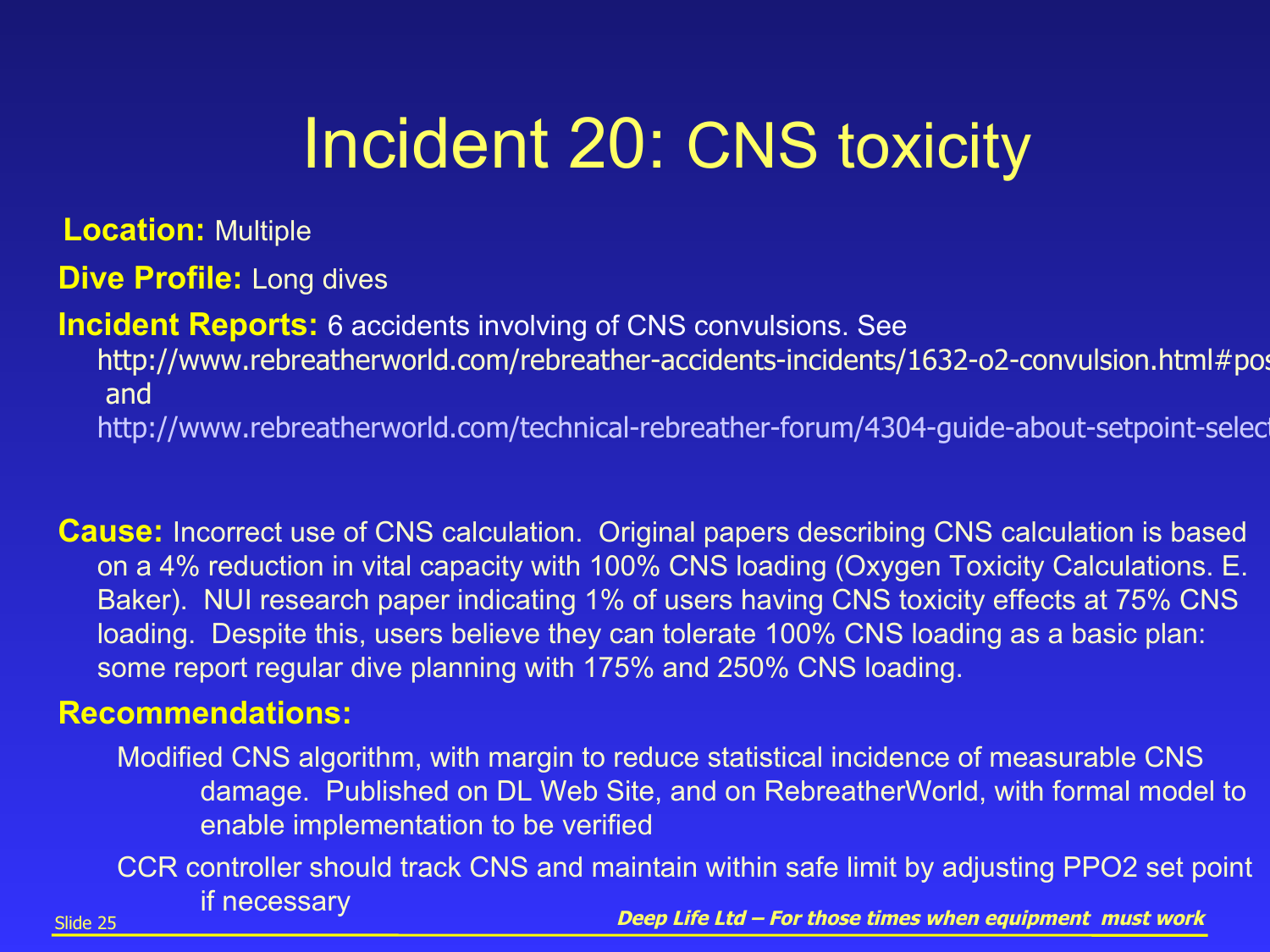# Incident 21: Low FO2 in O2 Cylinder

 **Location:** Singapore and UK

**Dive Profile:** Not applicable

**Incident Reports:** RebreatherWorld

http://www.rebreatherworld.com/rebreather-accidents-incidents/5513-my-first-screw-up-boris and one incident reported through dive club

 **Cause:** User error and design omission allowed user to dive with 60% O2 in cylinder used as 100% O2. Almost a fatality in both cases.

- 1. Rebreather itself should check the O2 composition before every dive. It has calibrated O2 sensors (if the recommendation to force calibration in air is adopted), and can inject O2 and check the composition of the loop gas on the surface to give an injector cal. It is not difficult to compensate the injector cal for depth, such that no gas switch can introduce a low FO2 gas
- 2. Auto Shut Off Valve would have prevented the problem affecting the diver's safety
- 3. Voice annunciation of the resulting low PPO2 level would have prevented the problem affecting the diver's safety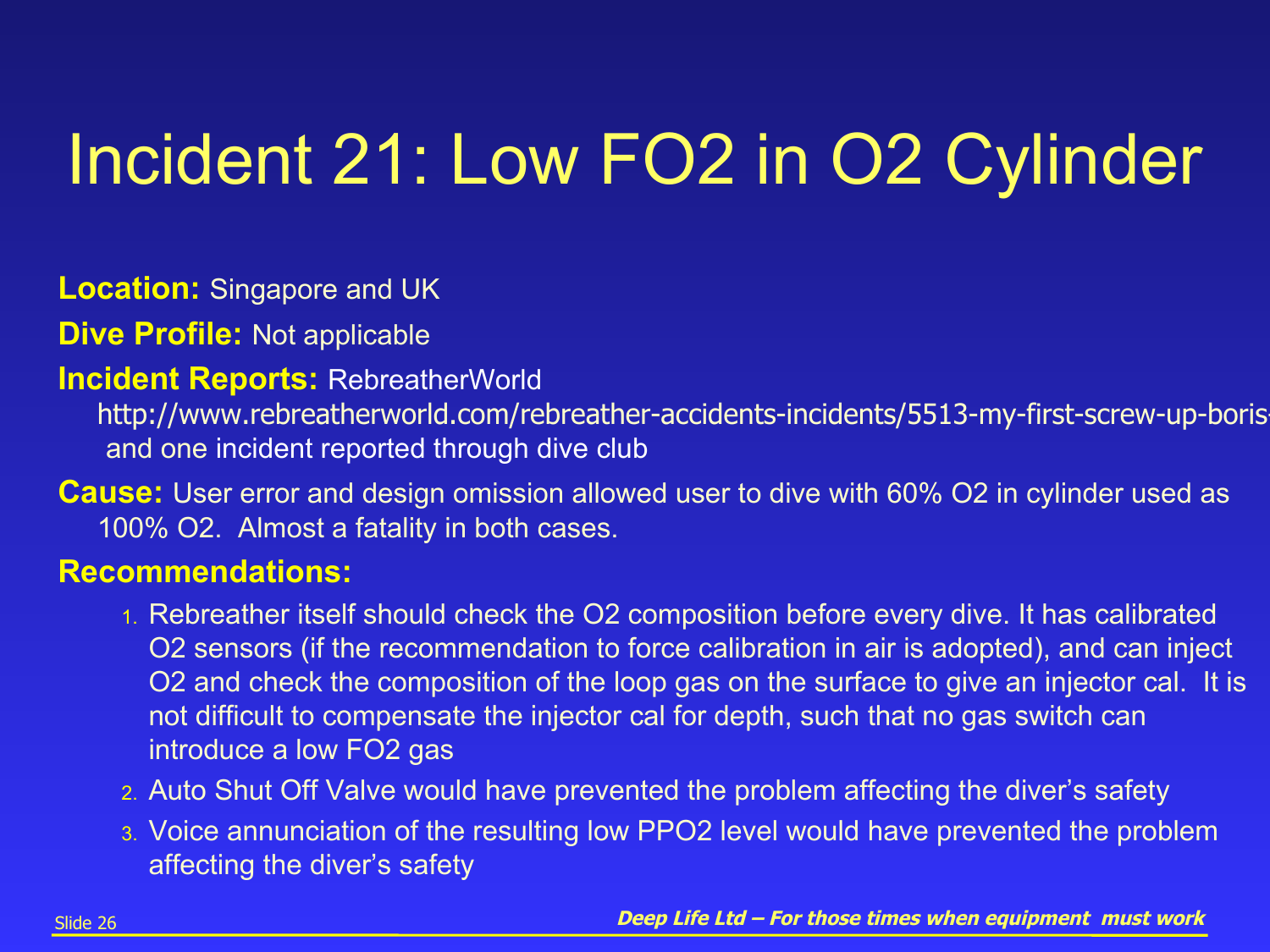# Incident 22: PPO2 Falls

#### **Location:** Leith Dock, October

**Dive Profile:** Quayside

**Incident Report:** "When Inspiration injector fires, display PPO2 drops due to current drain. Almost new batteries. System then keeps injector on for too long, so PPO2 level seesaws."

 **Cause:** Engineers from two companies each specialising in dive safety were present. Problem caused by lack of screening on O2 sensor cables and poor power supply circuit.

 Manufacturer advised, investigated but declined to fix problem until a later legal case increased the priority they gave to safety.

**Recommendation:** Publishing FMECA would have highlighted the problem.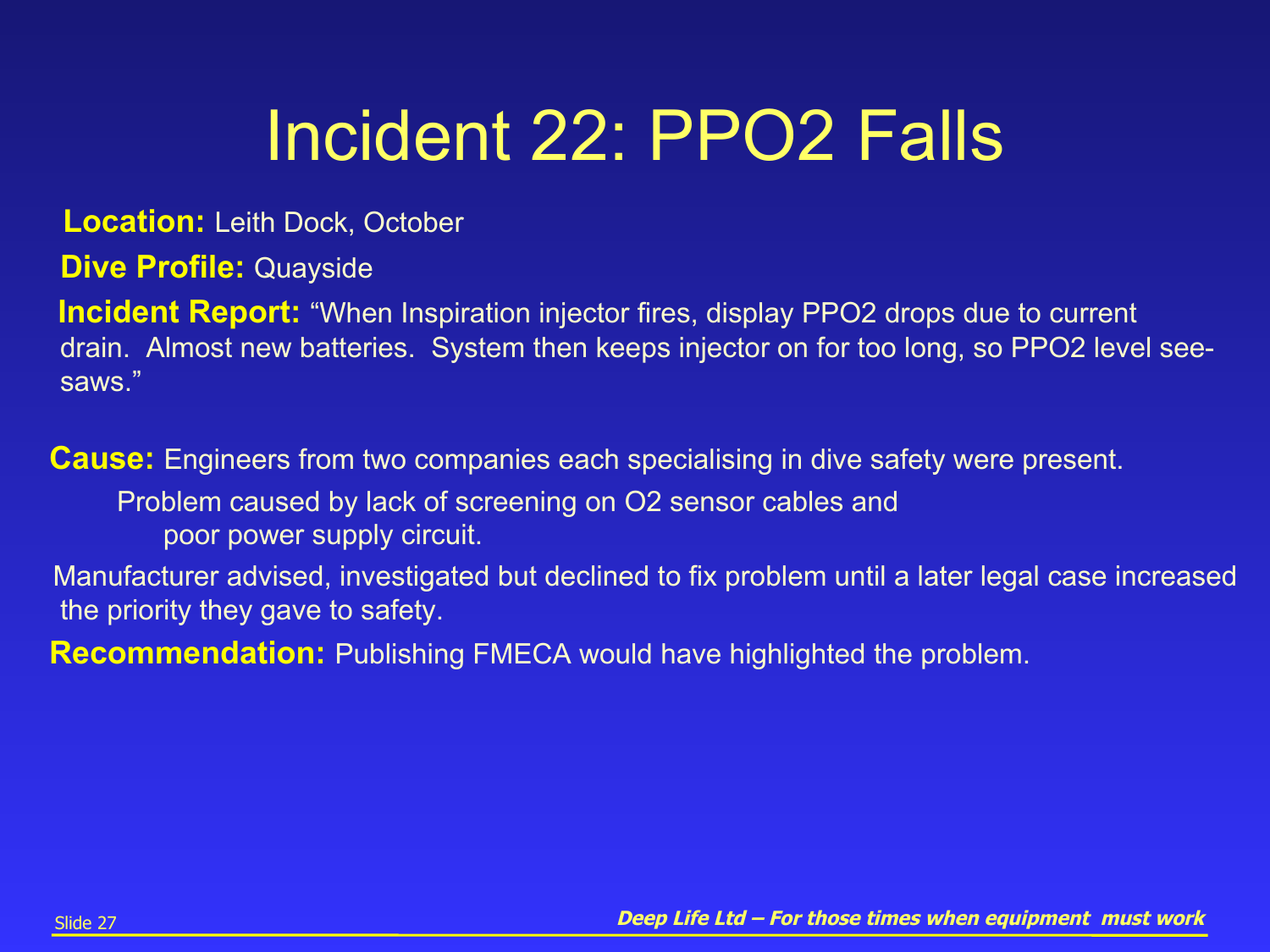## Culture and Ignorance

 $\Box$  Too many reports simply cite "User Error". Needs to be a change of attitude to: "Nobody should die on a rebreather from user error, unless they take the mouthpiece out of their mouth and do not replace it with something breathable."

 $\Box$  No testing has been carried out on many rebreathers sold. Users are not aware of this because the manufacturer is a well known name.

 $\Box$  Test houses used for rebreather certification and active on standards committees have zero training on Functional Safety and no electrical or software safety training. The electronics and software of rebreathers are the most hazardous parts of these products.

 $\Box$  Functional Safety requirements are removed from the CE standard for rebreathers. No PPE Notified Body involved in rebreather approval currentlty has any training or competence in Functional Safety.

 $\Box$  Egos override decency, morals, and common sense.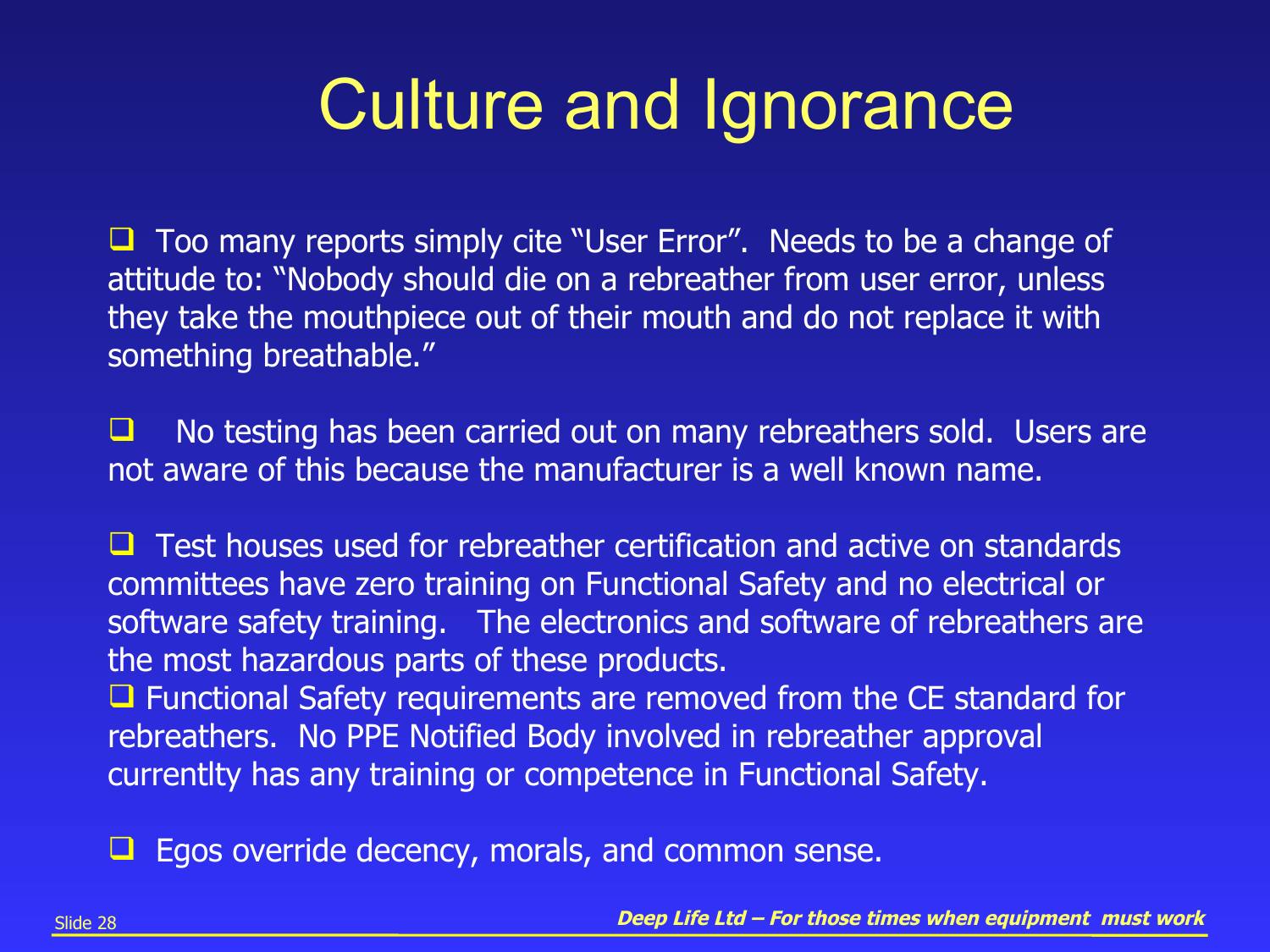# Preventing the Deaths

- 1. Most rebreathers currently are nowhere near the standard expected of other life critical systems.
- 2. Most manufacturers use staff with no Functional Safety training, to design life critical systems, including the electronics and software in rebreather control.
- 3. All functional safety requirements were removed from the CE standard for rebreathers in 2013, and prior to that, only one company had the Functional Safety audit carried out.
- 4. Technologies are available that would have prevented every one of the incidents cited here.
- 5. People are dying because equipment is designed badly, with inadequate safeguards. There was inadequate testing before sale to the public.
- 6. Manufacturers are split: a few respond quickly to safety issues, others oppose safety initiatives. The worst units described here, that reset and hang, or which inject just 0.7lpm of O2 instead of 16lpm, have never been recalled.
- 7. The four sports rebreather manufacturers with the worst safety records try to gag Safety Professionals by sponsoring trolling and slander web sites against them. Those same manufacturers campaigned for standard organisations to drop Functional Safety requirements for rebreathers.
- 8. It is left to the diver to be aware. Be VERY aware.